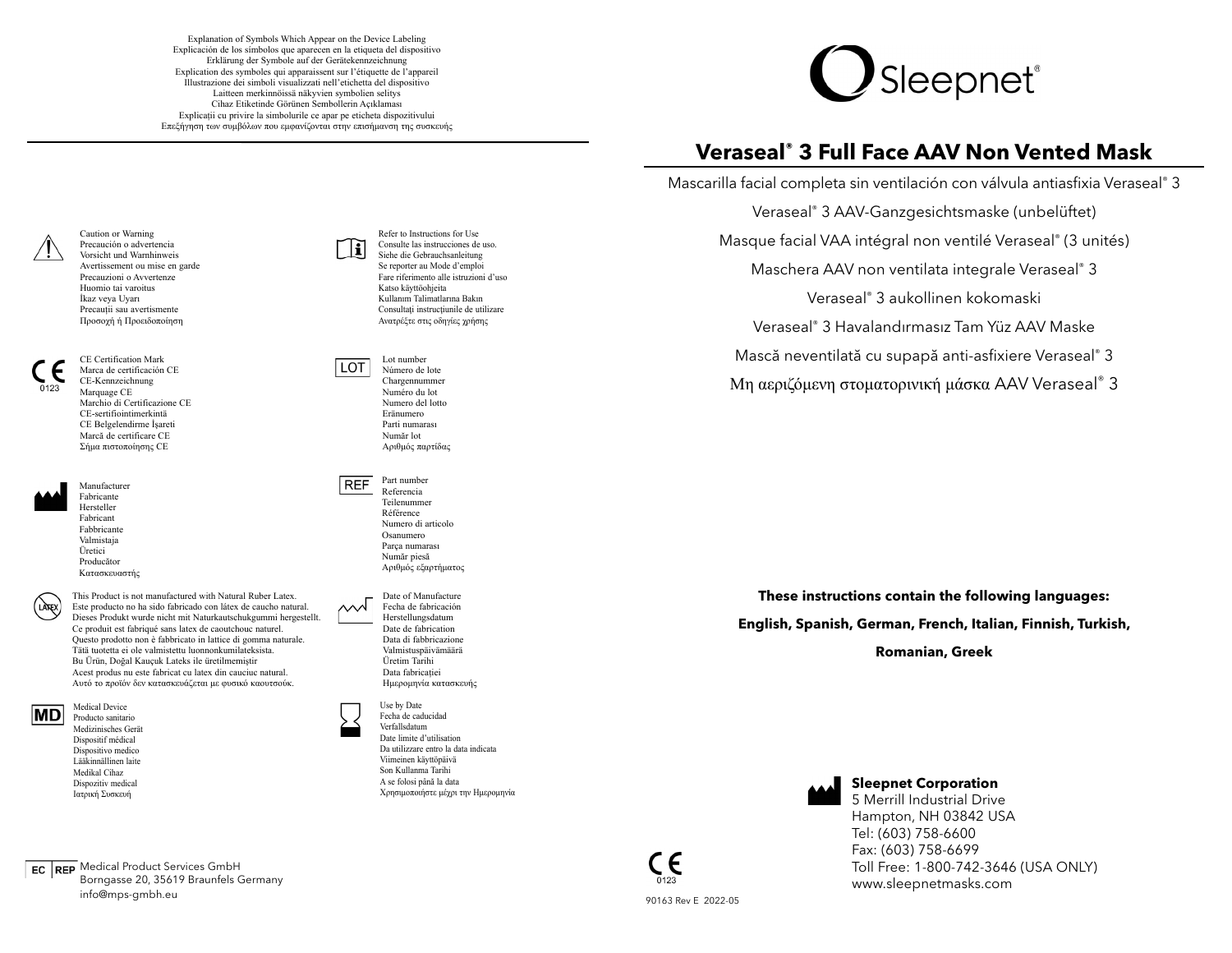





**Figure 3**



**Figure 4**









This page intentionally left blank.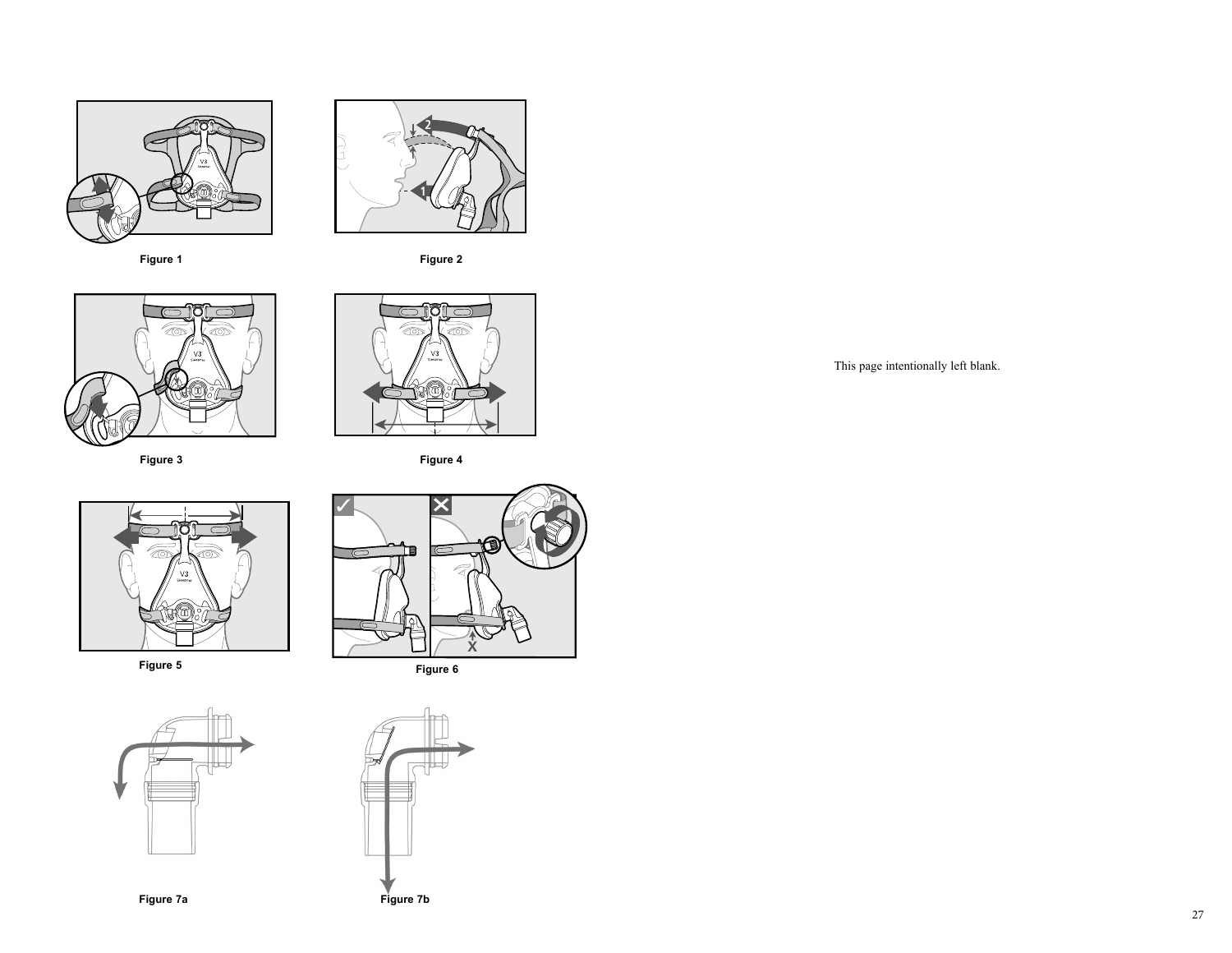

## This page intentionally left blank.

#### **Veraseal**® **3 Mask**

1. Forehead Pad 2. Adjustment Screw 3. Airgel™ Cushion 4. Elbow Assembly with AAV 5. Oxygen port 6. Headgear Connector 7. Quick Release Hook 8. Headgear

#### **Mascarilla con Verseal**® **3**

1. Almohadilla para la frente 2. Tornillo de ajuste 3. Almohadilla Airgel™ 4. Codo con válvula antiasfixia 5. Puerto de oxígeno 6 Conector de casco7. Mecanismo de liberación rápida 8. Casco

#### **Veraseal**® **3 Maske**

- 1. Stirnkissen 2. Einstellschraube 3. Airgel™ -Kissen 4. Kniestück mit AAV 5. Sauerstoffanschluss 6. Kopfstück-Anschluss 7. Schnellwechselhaken
	-
	-
- 8. Kopfgurt

#### **Masque Veraseal**® **(3 unités)**

- 1. Cale frontale
- 2. Vis réglage
- 3. Airgel™ Coussinet
- 4. Raccord coudé avec valve
- anti-asphyxie
- 5. Orifice à oxygène
- 6. Raccord de harnais
- 7. Attache rapide
- 8. Harnais

#### **Maschera Veraseal**® **3**

- 1. Cuscinetto sulla fronte
- 2. Vite di regolazione
- 3. Cuscinetto Airgel™
- 4. Assieme gomito con AAV
- 5. Porta per l'ossigeno
- 6. Connettore cuffia
- 
- 7. Gancio a sgancio rapid 8. Cuffia

#### **Veraseal**® **3 maski**

- 1. Otsapehmuste
- 2. Säätöruuvia
- 3. Airgel™ -pehmuste 4. Kulmakokoonpano AAV:llä
- 5. Happiaukko
- 6. Kuulokkeiden liitin
- 7. Pikavapautushaka
- 8. Päähihnasto

# 1. Alın pedi

- 2. Ayar vidası
- 3. Airgel™ Yastık

**Veraseal**® **3 Maske**

- 4. AAV'li Dirsek Düzeneği
- 5. Oksijen portu
- 6. Headgear Connector (Başlık Bağlayıcı)
- 7. Kolay Çıkarılan Kanca
- 8. Başlık

#### **Mască Veraseal**® **3**

1. Suport/pernuță pentru frunte 2. Șurub de reglare 3. Garnitură de protecție Airgel™ 4. Ansamblu curbat cu supapă anti-asfixiere 5. Port de oxigen 6. Conector la banda de fixare pe cap 7. Cârlig pentru detașare rapidă 8. Bandă de fixare pe cap

#### **Veraseal® 3 Αεριζόμενη Μάσκα**

1. Πέλμα Μετώπου 2. Βίδα Ρύθμισης 3. Μαξιλαράκι Airgel® 4. Γωνιακή διάταξη με βαλβίδα προστασίας AAV 5. Θύρα Οξυγόνου 6. Συνδετήρας Εξαρτήματος Κεφαλής 7. Άγκιστρο Γρήγορης Απασφάλισης 8. Εξάρτημα Κεφαλής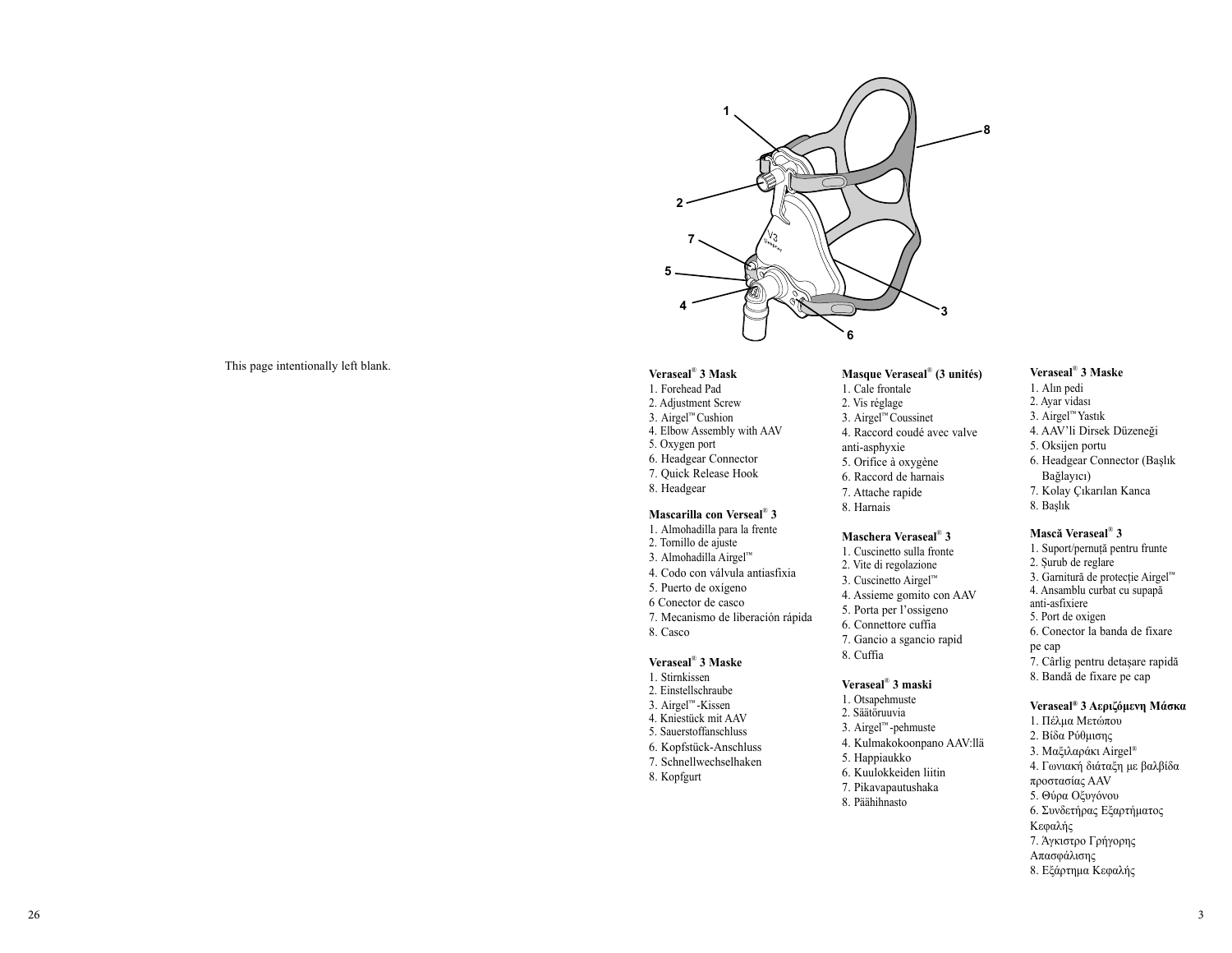# Veraseal® 3 Full Face AAV Non Vented Mask

CONTENTS: Veraseal® 3 Full Face AAV Non-Vented Mask with headgear Assembled in USA with US and imported parts Rx Only

## INTENDED USE

The Veraseal® 3 Full Face AAV Non-Vented Mask is a disposable device intended to provide a patient interface for the application of noninvasive ventilation. The mask is to be used as an accessory to ventilators with, adequate alarms, and safety systems for ventilator failure, and which are intended to administer positive pressure ventilation. The mask is intended for SHORT TERM SINGLE PATIENT USE (maximum of 7 days) on adult patients (>30kg) who are appropriate candidates for noninvasive ventilation in the hospital or institutional environment.

#### NOTES

- $\triangleright$  This mask requires a separate exhalation device.
- ¾ The mask system does not contain PVC, DEHP, or phthalates.
- $\triangleright$  This product is not manufactured with natural rubber latex.
- ¾ If the patient has ANY reaction to any part of the mask system, discontinue use.
- ¾ The mask includes an anti-asphyxia valve (air entrainment valve) to help reduce rebreathing of exhaled air in the event that the positive pressure device does not work properly.
- $\triangleright$  Verify that the mask is the right size by using the sizing guide provided.

#### CONTRAINDICATIONS

This product should not be used if the patient is experiencing nausea, vomiting, taking a prescription drug that may cause vomiting, or if they are unable to remove the mask on their own.

#### CAUTIONS

- ¾ In the U.S. Federal Law restricts this device for sale by or on the order of a physician.
- ¾ Do not expose the mask to temperatures above 140˚F (60˚C).
- ¾ The mask is intended for SINGLE PATIENT USE ONLY. It is intended for short term use (not more than 7 days) and must not be used on multiple persons. Do not sterilize or disinfect.
- ¾ Consult attending physician prior to using mask if the patient is using any medications or devices to remove deep secretions.

## WARNINGS

- ¾ This mask is not suitable for providing life support ventilation.
- ¾ This mask must be used with a POSITIVE PRESSURE VENTILATOR WITH AN EXHALATION VALVE. The mask should not be used unless the positive pressure ventilator is turned on and operating properly. When the ventilator is functioning properly, the exhalation valve allows exhaled air to escape to ambient. When the ventilator is not operating, exhaled air may be re-breathed. Re-breathing of exhaled air can, in some circumstances, lead to suffocation.
- $\triangleright$  Use this mask with baseline pressure of 3 cm H<sub>2</sub>Oor higher.
- ¾ This mask must be used with VENTILATORS WITH EXHALATION VALVES, ADEQUATE ALARMS, AND SAFETY SYSTEMS FOR VENTILATOR FAILURE; use of this mask requires the same level of attention and assistance as the use of a tracheal tube.
- ¾ No smoking or open flames may be used when oxygen is in use.
- ¾ If oxygen is used with this CPAP mask, the oxygen flow must be turned off when the CPAP machine is not operating. Explanation of the warning: When the CPAP device is not in operation, and the oxygen flow is left on, oxygen delivered into the device tubing may accumulate within the CPAP machine enclosure. Oxygen accumulated in the CPAP machine enclosure will create a risk of fire.
- ¾ If the patient has respiratory insufficiency, they should wear this mask ONLY when therapy is being delivered.
- ¾ At a fixed flow rate of supplemental oxygen, the inhaled oxygen concentration will vary, depending on pressure settings, patient breathing, and leak rate.
- ¾ This mask is not intended for patients without a spontaneous respiratory drive. This mask should not be used on patients who are uncooperative, obtunded, unresponsive, or unable to remove the mask. This mask may not be suitable for persons with the following conditions: impaired cardiac sphincter function, excessive reflux, impaired cough reflux, and hiatal hernia.
- ¾ Any unusual skin irritation, chest discomfort, shortness of breath, gastric distension, abdominal pain, belching or flatulence from ingested air, or severe headache experienced by the patient during or immediately after use should be immediately reported to the attending healthcare professional.
- ¾ Using a mask may cause tooth, gum or jaw soreness or aggravate an existing dental condition. If symptoms occur, consult a physician or dentist.
- $\triangleright$  Consult a physician if the patient experiences any of the following symptoms occur while using the mask: drying of the eyes, eye pain, eye infections, or blurred vision. Consult an ophthalmologist if symptoms persist.

λειτουργεί σωστά, αντικαταστήστε τη μάσκα. Μη φράζετε το άνοιγμα στη βαλβίδα προστασίας από ασφυξία ή τις οπές εξαερισμού. Βεβαιωθείτε ότι η βαλβίδα δεν είναι φραγμένη με εκκρίσεις και ότι το πτερύγιο είναι στεγνό.

## ΟΔΗΓΙΕΣ ΣΥΝΑΡΜΟΛΟΓΗΣΗΣ ΜΑΣΚΑΣ VERASEAL® 3

- 1. Βεβαιωθείτε ότι η μάσκα έχει το σωστό μέγεθος. Όταν χρησιμοποιείτε τον οδηγό διαστάσεων βεβαιωθείτε ότι το στόμα είναι ελαφρώς ανοικτό. Ευθυγραμμίστε το άνω μέρος του οδηγού στη γέφυρα της μύτης και επιλέξτε το μικρότερο μέγεθος που δεν εμποδίζει τη μύτη ή το στόμα. Το κατάλληλο μέγεθος ενδέχεται να είναι μικρότερο από το αναμενόμενο λόγω του σχεδιασμού.
- 2. Αποσυνδέστε τον ιμάντα γλιστρώντας τον βρόχο ώστε να βγει από τον γάντζο γρήγορης απασφάλισης (κάτω αριστερός ιμάντας) (Εικόνα 1), ακουμπήστε το κάτω μαξιλαράκι της μάσκας στην πτυχή του πηγουνιού με το στόμα ελαφρώς ανοικτό και γυρίστε τη μάσκα προς τα πάνω μέχρι να ακουμπήσει στη μύτη (Εικόνα 2). Περιστρέψτε τη βίδα ρύθμισης του μετώπου μέχρις ότου το πέλμα μετώπου ακουμπά ελαφρά στο μέτωπο του ασθενή (Εικόνα 6). Ενδέχεται η μάσκα να επικαθίσει χαμηλότερα από το αναμενόμενο πάνω στη μύτη, ανάλογα με τα χαρακτηριστικά του προσώπου.
- 3. Περάστε το εξάρτημα κεφαλής πάνω από το κεφάλι, βρείτε το αποσυνδεδεμένο velcro και περάστε το πάλι στην εγκοπή γρήγορης απασφάλισης (Εικόνα 3). Βεβαιωθείτε ότι το εξάρτημα κεφαλής είναι επίπεδο σε όλο το πίσω μέρος της κεφαλής.
- 4. Ρυθμίστε τους κάτω ιμάντες του εξαρτήματος κεφαλής με τα velcro (Εικόνα 4).
- 5. Ρυθμίστε τους πάνω ιμάντες του εξαρτήματος κεφαλής με τα velcro: αποσυνδέστε τα velcro και τραβήξτε τους ιμάντες προς τα εμπρός για να κεντράρετε τη μάσκα στο πρόσωπο. Βεβαιωθείτε ότι το εξάρτημα κεφαλής είναι στο κέντρο ευθυγραμμίζοντας τους δύο ιμάντες. Ύστερα τραβήξτε τους ιμάντες προς τα πίσω, ρυθμίστε την τάση και στερεώστε τα velcro. (Εικόνα 5).
- 6. Περιστρέψτε τη βίδα του πέλματος μετώπου για να ρυθμίσετε την τάση μέχρις ότου το εξάρτημα κάθεται άνετα. Αν χρειαστεί, ξαναρυθμίστε τους πάνω ιμάντες για πιο άνετη εφαρμογή.
- 7. Εάν η μάσκα δεν είναι άνετη, επαναλάβετε τα βήματα 5-7.

## **ΣΗΜΕΙΩΣΗ:**

- I. Η μάσκα δεν πρέπει να σφίγγει τη μύτη ή το στόμα του ασθενή. Ο ασθενής θα πρέπει να μπορεί να αναπνέει ελεύθερα και άνετα.
- II. Η μάσκα θα πρέπει να κάθεται άνετα στο πρόσωπο. Εάν υπάρχει έντονη πίεση στη γέφυρα της μύτης, χαλαρώστε τους άνω ιμάντες, περιστρέψτε ελαφρά τη βίδα ρύθμισης αντίθετα από τη φορά των δεικτών του ρολογιού ώστε να χαλαρώσει η πίεση στη γέφυρα (Εικόνα 6). Ύστερα ρυθμίστε ξανά τους πάνω ιμάντες και στερεώστε τους.
- 8. Συνδέστε τη μάσκα με τη σωλήνωση της συσκευής θετικής πίεσης και πείτε στον ασθενή να αναπνέει κανονικά.
- 9. Εάν διαπιστώσετε διαρροές γύρω από το πηγούνι ή τα μάγουλα, σφίξτε ελαφρά τους κάτω ιμάντες.
- 10. Εάν διαπιστώσετε διαρροές στη γέφυρα της μύτης, περιστρέψτε ελαφρά τη βίδα ρύθμισης προς τη φορά των δεικτών του ρολογιού ώστε να απομακρύνετε το μαξιλαράκι από το μέτωπο (Εικόνα 6). Ύστερα σφίξτε ελαφρά τους πάνω ιμάντες μέχρις ότου σταματήσει η διαρροή.

#### **ΣΗΜΕΙΩΣΗ:**

- I. ΜΗ σφίγγετε πολύ κανέναν ιμάντα. Το υπερβολικό σφίξιμο μπορεί να χειροτερέψει τις διαρροές. Για τη βέλτιστη δυνατή εφαρμογή και άνεση, η μάσκα θα πρέπει να είναι άνετη, αλλά όχι πολύ σφιχτή. ΤΑΧΕΙΑ ΑΠΑΣΦΑΛΙΣΗ ΜΑΣΚΑΣ ΚΑΙ ΕΞΑΡΤΗΜΑΤΟΣ ΚΕΦΑΛΗΣ
- ¾Βγάλτε τον βρόχο του velcro από τον γάντζο γρήγορης απασφάλισης και αφαιρέστε τη μάσκα.

Το Veraseal® είναι σήμα κατατεθέν της Sleepnet Corporation. Επισκεφθείτε τον ιστότοπό μας www.sleepnetmasks.com.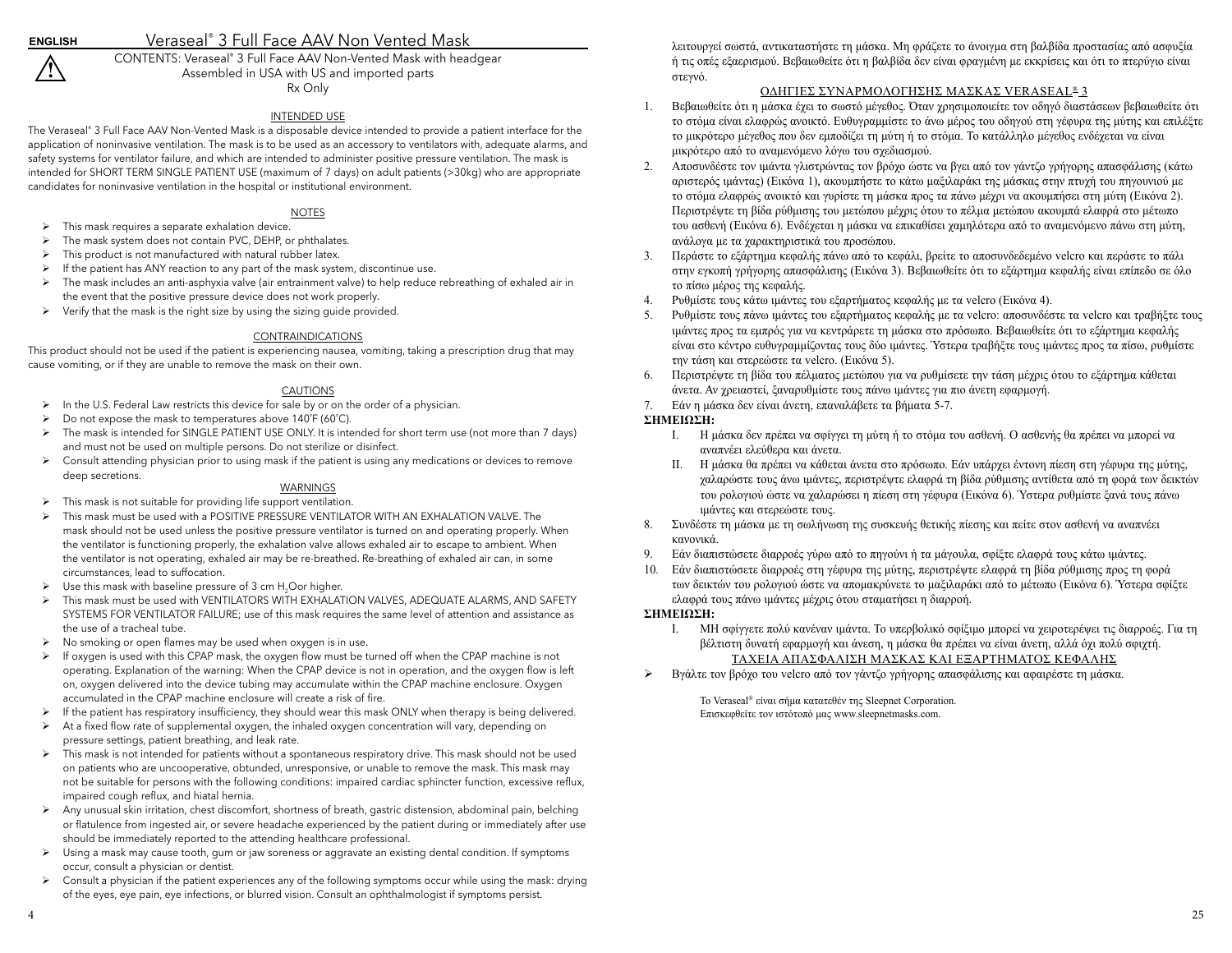- ¾ Εάν <sup>ο</sup> ασθενής έχει αναπνευστική ανεπάρκεια, θα πρέπει να φοράει τη μάσκα ΜΟΝΟ όταν χορηγείται θεραπεία.
- $\blacktriangleright$  Με σταθερό ρυθμό ροής συμπληρωματικού οξυγόνου, η εισπνεόμενη συγκέντρωση οξυγόνου θα διαφέρει, ανάλογα με τις ρυθμίσεις πίεσης, την αναπνοή του ασθενούς και τον ρυθμό διαρροής.
- $\blacktriangleright$ Η μάσκα αυτή δεν προορίζεται για ασθενείς χωρίς αυθόρμητη αναπνευστική κίνηση. Η μάσκα αυτή δεν πρέπει να χρησιμοποιείται σε ασθενείς που δεν είναι συνεργάσιμοι, δεν έχουν πλήρεις αισθήσεις, δεν ανταποκρίνονται, ή αδυνατούν να αφαιρέσουν τη μάσκα. Η μάσκα αυτή μπορεί να μην είναι κατάλληλη για άτομα με τις ακόλουθες παθήσεις: δυσλειτουργία του καρδιοοισοφαγικού σφιγκτήρα, υπερβολική αναρροή, διαταραχή αντανακλαστικού του βήχα και διαφραγματοκήλη.
- $\blacktriangleright$  Οποιοσδήποτε ασυνήθιστος ερεθισμός του δέρματος, δυσφορία στο στήθος, δύσπνοια, γαστρική διάταση, κοιλιακό άλγος, ρέψιμο ή αέρια του στομάχου από κατάποση αέρα, ή έντονος πονοκέφαλος παρουσιασθεί στον ασθενή, κατά τη διάρκεια ή αμέσως μετά τη χρήση, πρέπει να αναφερθεί αμέσως στον θεράποντα επαγγελματία υγείας.
- $\blacktriangleright$ Η χρήση της μάσκας μπορεί να προκαλέσει πόνο στα δόντια, τα ούλα ή το σαγόνι, ή να επιδεινώσει μια υπάρχουσα οδοντική πάθηση. Εάν εμφανιστούν συμπτώματα, συμβουλευτείτε ένα γιατρό ή οδοντίατρο.
- $\blacktriangleright$  Συμβουλευθείτε έναν γιατρό εάν εμφανιστεί οποιοδήποτε από τα παρακάτω συμπτώματα κατά τη χρήση της μάσκας: ξηροφθαλμία, πόνος στα μάτια, μόλυνση στα μάτια ή θολή όραση. Συμβουλευτείτε οφθαλμίατρο εάν τα συμπτώματα επιμένουν.
- $\blacktriangleright$  Μη σφίγγετε υπερβολικά τους ιμάντες στο εξάρτημα της κεφαλής. Στα σημάδια υπερβολικής σύσφιγξης περιλαμβάνονται: υπερβολικό κοκκίνισμα, πληγές, ή διόγκωση του δέρματος γύρω από τις άκρες της μάσκας. Χαλαρώστε τους ιμάντες στο εξάρτημα της κεφαλής για ανακούφιση των συμπτωμάτων.
- $\blacktriangleright$  Εάν δεν εφαρμόσετε καλά τη μάσκα, μπορεί να υπάρξει σημαντική διαρροή. Ακολουθήστε τις ΟΔΗΓΙΕΣ ΡΥΘΜΙΣΗΣ ΤΗΣ ΜΑΣΚΑΣ που παρέχονται.
- $\blacktriangleright$ Η γωνιακή διάταξη και η βαλβίδα προστασίας από ασφυξία (βαλβίδα ροής αέρα) έχουν συγκεκριμένες λειτουργίες ασφαλείας. Η μάσκα δεν πρέπει να χρησιμοποιείται εάν η βαλβίδα έχει υποστεί ζημιά, παραμόρφωση ή σκίσιμο.

## ΓΕΝΙΚΕΣ ΠΛΗΡΟΦΟΡΙΕΣ

Η μάσκα έχει διάρκεια ζωής 7 ημέρες. Απορρίψτε τη μάσκα και τα εξαρτήματα σύμφωνα με τις τοπικές και περιφερειακές οδηγίες. Σύμφωνα με τον Κανονισμό Ιατροτεχνολογικών Προϊόντων (EU) 2017/745 Medical Device Regulation (MDR), αναφέρετε τα σοβαρά περιστατικά στον κατασκευαστή και στην αρμόδια αρχή του Κράτους-Μέλους της ΕΕ.

#### ΚΑΘΑΡΙΣΜΟΣ ΚΑΙ ΣΥΝΤΗΡΗΣΗ

 Η μάσκα είναι μιας χρήσεως και προορίζεται μόνο για βραχυπρόθεσμη χρήση ενός ασθενούς (το πολύ 7 ημέρες). Η μάσκα θα πρέπει να απορριφθεί στην περίπτωση που είναι πολύ λερωμένη. Η μάσκα μπορεί να καθαρίζεται καθημερινά ή ανάλογα με τις ανάγκες, χρησιμοποιώντας μια μπατονέτα με 70% ισοπροπυλική αλκοόλη ή σκουπίζοντάς την με ένα πανάκι βρεγμένο με σαπουνάδα. Εάν χρησιμοποιήσετε υγρό πανάκι, χρησιμοποιήστε ήπιο σαπούνι.όπως το Ivory®. Ξεπλύνετε καλά και αφήστε το να στεγνώσει στον αέρα, μακριά από το άμεσο ηλιακό φως.

**ΣΗΜΕΙΩΣΗ:** Το μαξιλαράκι τζελ, αν και έχει μεταξένια υφή, δεν σκίζεται, δεν διαρρέει, και δεν αποκολλάται από τη μάσκα σε κανονικές συνθήκες χρήσης. Το μαξιλαράκι τζελ δεν είναι άφθαρτο. Μπορεί να σκιστεί, να κοπεί, και να σπάσει εάν χρησιμοποιηθεί λάθος ή κακώς.

## ΤΕΧΝΙΚΕΣ ΠΛΗΡΟΦΟΡΙΕΣ

Αντίσταση σε ροή αέρα στα 50 L/min: 0,30 cm H<sub>2</sub>O Αντίσταση σε ροή αέρα στα 100 L/min: 0,50 cm H<sub>2</sub>O Κενός χώρος (περίπου): Μικρή 180 ml Μεσαία 194 ml Μεγάλη 203 ml Πολύ Μεγάλη 213 ml Πίεση με τη βαλβίδα προστασίας AAV ανοικτή προς την ατμόσφαιρα: 1,20 cm H2O. Πίεση με τη βαλβίδα προστασίας AAV κλειστή προς την ατμόσφαιρα: 1,50 cm H $_{\rm 2}$ O

 Αντίσταση της βαλβίδας προστασίας από ασφυξία σε συνθήκες <sup>μ</sup>ίας <sup>μ</sup>όνο βλάβης: Κατά την εισπνοή: 1,20 cm H2O. Κατά την εκπνοή: 1,30 cm H<sub>2</sub>O

Μην εκθέτετε τη μάσκα σε θερμοκρασίες άνω των 140˚F (60˚C).

## ΠΡΙΝ ΤΗ ΧΡΗΣΗ

- $\blacktriangleright$  Ελέγχετε τη μάσκα καθημερινά ή πριν από κάθε χρήση. Αντικαταστήστε τη μάσκα, εάν υπάρχουν κατεστραμμένα τμήματα ή αν το τζελ είναι εκτεθειμένο εξαιτίας σχισίματος ή διάτρησης του υλικού.
- $\blacktriangleright$  Ελέγξτε τη βαλβίδα προστασίας από ασφυξία. Με τη συσκευή θετικής πίεσης απενεργοποιημένη, βεβαιωθείτε ότι το πτερύγιο της βαλβίδας είναι σε τέτοια θέση ώστε <sup>ο</sup> αέρας του δωματίου να μπορεί να ρέει μέσα από το μεγάλο άνοιγμα στη βαλβίδα (Εικόνα 7a). Ενεργοποιήστε το σύστημα. Το πτερύγιο πρέπει να κλείσει και ο αέρας του συστήματος θα πρέπει να ρέει μέσα από τη μάσκα (Εικόνα 7b). Αν το πτερύγιο δεν κλείνει ή δεν
- ¾ Do not overtighten the headgear straps. Signs of overtightening include: excessive redness, sores, or bulging skin around the edges of the mask. Loosen headgear straps to alleviate symptoms.
- $\geq$  Significant unintentional leak may occur without properly fitting the mask. Follow the MASK FITTING INSTRUCTIONS provided.
- ¾ The elbow and anti-asphyxia valve (air entrainment valve) assembly have specific safety functions. The mask should not be used if the valve is damaged, distorted, or torn.

## GENERAL INFORMATION

The mask has a service life of 7 days. Please dispose of the mask and accessories in accordance with local and regional guidelines. Per EU MDR 2017/745, please report serious incidents to manufacturer and EU Member State competent authority.

#### CLEANING AND MAINTENANCE

This mask is disposable and is intended for single patient short term use (maximum of 7 days) only. The mask should be discarded if heavily soiled. The mask may be cleaned daily or as needed using a 70% isopropyl alcohol swab or by wiping with a damp, soapy cloth. If using a damp cloth, use mild soap such as Ivory<sup>®</sup>. Rinse thoroughly and allow to air dry, out of direct sunlight.

**NOTE:** The gel cushion, although silky to the touch, will not tear, leak, or detach from the mask under normal use. The gel cushion is not indestructible. It will tear, cut, and rip if subjected to mishandling or abuse.

#### TECHNICAL INFORMATION

Resistance to air flow at 50 L/min: 0.30 cm H<sub>2</sub>O Resistance to air flow at 100 L/min: 0.50 cm H<sub>2</sub>O Dead Space (approx.): **Small** 180 ml **Medium** 194 ml **Large** 203 ml **Extra Large** 213 ml AAV Open to Atmosphere Pressure: 1.20 cm H<sub>2</sub>O, AAV Close to Atmosphere Pressure: 1.50 cm H<sub>2</sub>O Resistance of the Anti-asphyxia valve in Single Fault Condition - Inspiratory: 1.20 cm H $_2$ O; Expiratory: 1.30 cm H $_2$ O Do not expose the mask to temperatures above 140˚F (60˚C).

#### BEFORE USE

- ¾ Inspect mask daily or prior to each use. Replace the mask if parts are damaged, or if gel is exposed due to tears or punctures.
- $\triangleright$  Check the anti-asphyxia valve. With the positive pressure device turned off, verify that the valve flapper is positioned so that room air can flow through the large opening in the valve (Figure 7a). Turn on the system; the flapper should close, and system air should flow through the mask (Figure 7b). If the flapper does not close or does not function properly, replace the mask. Do not block the opening on the anti-asphyxia valve or the vent holes. Ensure that the valve is not blocked with secretions and that the flapper is dry.

# VERASEAL® 3 MASK FITTING INSTRUCTIONS

- 1. Verify the mask is the right size. When using the sizing guide ensure mouth is slightly open. Line the top of the guide to the bridge of the nose and select the smallest size that does not restrict the nose or mouth. The appropriate size may be smaller than expected due to the design.
- 2. Detach strap by sliding the loop off the Quick Release slot (bottom left strap) (Figure 1), seat the bottom cushion of the mask at the crease of the patient's chin with their mouth slightly open and tip the mask up to contact the patient's nose (Figure 2). Turn the forehead adjustment screw so the forehead pad lightly touches the patient's forehead (Figure 6). The mask may sit lower on the nose than expected, depending on facial features.
- 3. Slip the headgear over the head, find the detached hook and loop fastener strap and slip it back in the Quick Release slot (Figure 3). Ensure the headgear is flat across the back of the head.
- 4. Adjust the bottom headgear straps by using the hook and loop fastener tabs (Figure 4).
- 5. Adjust the upper headgear straps by using the hook and loop fastener tabs: detach the hook and loop fastener tabs and pull straps forward to center mask over face. Ensure headgear is centered by aligning the two straps. Then pull the straps back, adjust strap tension and affix tabs. (Figure 5).
- 6. Turn the forehead pad adjustment screw to adjust the tension until comfortable. If necessary, readjust top straps for a comfortable fit.
- 7. If the mask is uncomfortable repeat steps 5-7.

#### **NOTE:**

- I. The mask should not constrict patient's nose or mouth; the patient should be able to breathe freely and comfortably.
- II. The mask should rest comfortably against the face. If there is excessive pressure on the bridge of the nose, loosen the top straps, slowly turn the adjustment screw counter-clockwise to relieve the pressure on the bridge (Figure 6). Then readjust the top straps and affix the tabs
- 8. Connect the mask to the positive pressure device tubing and instruct the patient to breathe normally.
- 9. If leaks are noticed around the chin or the cheeks, slightly tighten the bottom straps.
- 10. If leaks are noticed at the bridge of the nose, slowly turn the adjustment screw clockwise to slightly move the pad away from the forehead (Figure 6). Then tighten the top straps slightly until leaks are eliminated.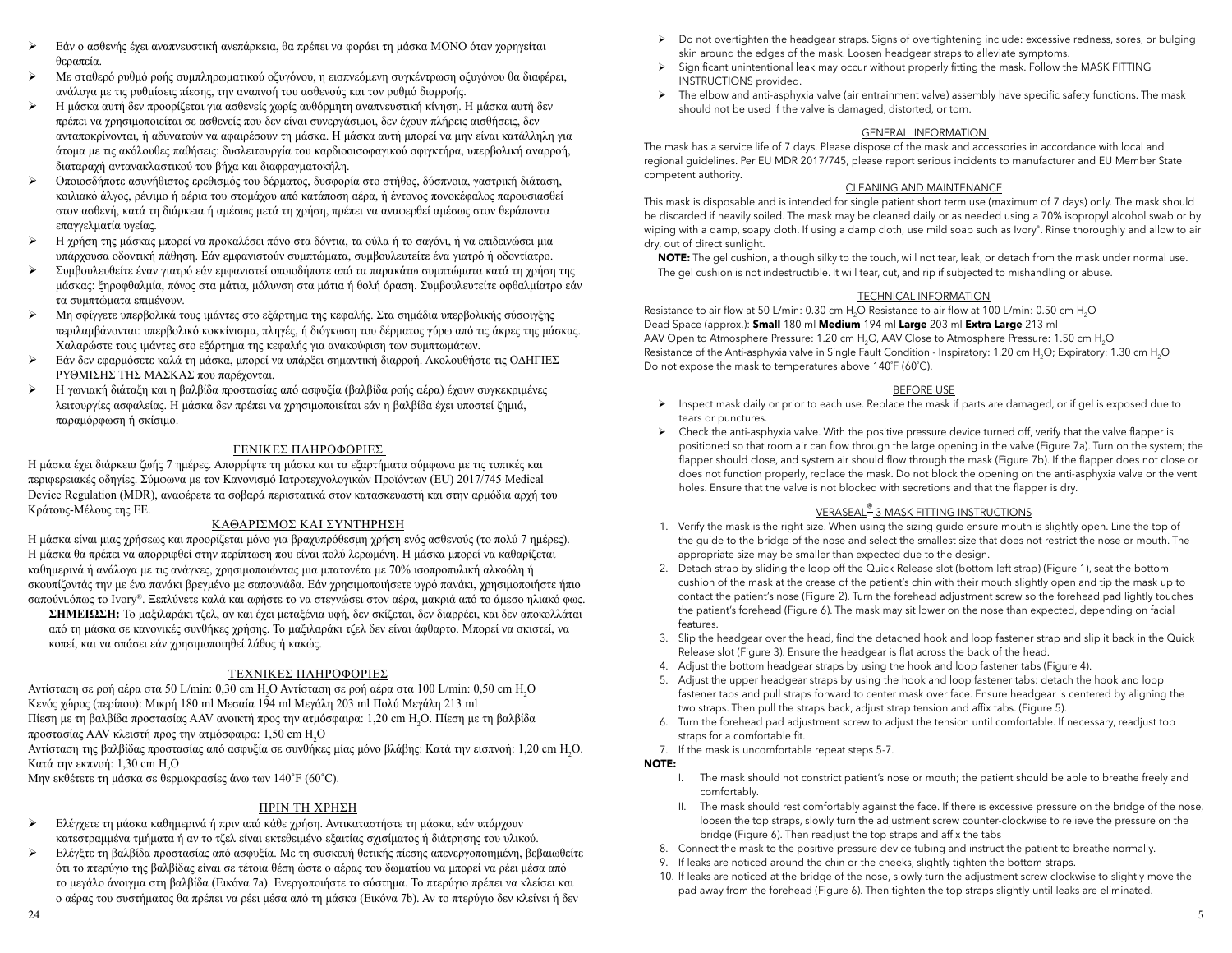#### **NOTE:**

DO NOT overtighten any straps. Overtightening can worsen leaks. For optimal seal and comfort, mask should be snug, but not tight.

## QUICK RELEASE OF MASK AND HEADGEAR

¾ Slide hook and loop fastener loop off quick release hook and remove mask assembly.

**Veraseal**® is a trademark of Sleepnet Corporation. Visit our website at www.sleepnetmasks.com.

## Mascarilla facial completa sin ventailación con válvula antiasfixia Veraseal® 3

**!ESPAÑOL**

 CONTENIDO: Mascarilla facial completa sin ventilación con válvula antiasfixia con casco Veraseal® 3 Fabricada en EE.UU. con piezas fabricadas en EE. UU. e importadas Bajo prescripción médica

#### USO PREVISTO

La mascarilla facial completa sin ventilación con válvula antiasfixia Veraseal® 3 es un dispositivo desechable destinado a proporcionar una interfaz del paciente para la aplicación de ventilación no invasiva. La mascarilla debe utilizarse como accesorio para dispositivos de ventilación que tengan alarmas adecuadas y sistemas de seguridad en caso de fallo de la ventilación, y que estén destinados para administrar ventilación mediante presión positiva. Su uso previsto es para USO EN UN SOLO PACIENTE, A CORTO PLAZO (máximo de 7 días) en pacientes adultos (>30 kg) que sean candidatos apropiados para ventilación no invasiva en entornos hospitalarios o institucionales.

## NOTAS

- ¾ Esta mascarilla requiere un dispositivo de exhalación separado.
- ¾ El sistema de mascarilla no contiene PVC, DEHP ni ftalatos.
- ¾ Este producto no se fabrica con látex de caucho natural.
- ¾ En el caso de que el paciente presentara CUALQUIER tipo de reacción a alguna pieza de la mascarilla, deje de usarla.
- ¾ La mascarilla incluye una válvula antiasfixia (válvula de arrastre de aire) que contribuye a evitar la reinhalación de aire exhalado en el caso de que el dispositivo de presión positiva no funcione correctamente.
- ¾ Verifique que la mascarilla es del tamaño adecuado utilizando la guía de tamaños que se proporciona.

#### CONTRAINDICACIONES

Este producto no debe utilizarse si el paciente experimenta náuseas, vómitos, está tomando un medicamento prescrito que pueda causar vómitos o si no puede quitarse la mascarilla por sí mismo.

#### PRECAUCIONES

- ¾ Las leyes federales de los EE. UU. solo permiten la venta de este dispositivo bajo prescripción médica.
- ¾ No exponga la mascarilla a temperaturas superiores a 60 ˚C.
- <sup>¾</sup> El uso de esta mascarilla está destinado a UN SOLO Y ÚNICO PACIENTE. Está destinada para uso a corto plazo (no más de 7 días) y no debe ser utilizada en varias personas. No esterilizar ni desinfectar.
- ¾ Antes de utilizar la mascarilla consulte a su médico en caso de que el paciente esté tomando algún medicamento o utilizando algún dispositivo para eliminar secreciones profundas.

### ADVERTENCIAS

- ¾ Esta mascarilla no es adecuada para proporcionar ventilación de soporte vital.
- ¾ Esta mascarilla debe utilizarse con un VENTILADOR DE PRESIÓN POSITIVA CON UNA VÁLVULA DE EXHALACIÓN. No se deberá utilizar la mascarilla a menos que el ventilador de presión positiva para las vías respiratorias esté encendido y funcione correctamente.
- ¾ Cuando el ventilador funciona correctamente, la válvula de exhalación permite que el aire exhalado escape al exterior. Cuando el ventilador no esté funcionando, el aire exhalado puede volver a respirarse. La reinhalación del aire exhalado puede llevar, en algunos casos, a la asfixia.
- → Utilice esta mascarilla con una presión base de 3 cm H<sub>2</sub>O o superior.<br>► Esta mascarilla se debe utilizar con VENTILADORES CON VÁLVULAS
- ¾ Esta mascarilla se debe utilizar con VENTILADORES CON VÁLVULAS DE EXHALACIÓN Y CON LOS SISTEMAS DE SEGURIDAD Y LAS ALARMAS NECESARIAS EN CASO DE FALLO DEL VENTILADOR; el uso de esta mascarilla requiere el mismo nivel de atención y asistencia que el uso de un tubo traqueal.
- ¾ No se debe fumar ni encender llamas cuando se está utilizando oxígeno.
- ¾ Si se utiliza oxígeno con esta mascarilla de CPAP, el flujo de oxígeno se deberá interrumpir cuando el aparato de CPAP no esté en funcionamiento. Explicación de la advertencia: Cuando el dispositivo de CPAP no esté en funcionamiento, y se permite el flujo de oxígeno, el oxígeno suministrado al tubo del dispositivo puede

# Μη αεριζόμενη στοματορινική <sup>μ</sup>άσκα AAV Veraseal® 3

ΠΕΡΙΕΧΟΜΕΝΑ: Μη αεριζόμενη στοματορινική μάσκα AAV Veraseal® 3 με εξάρτημα κεφαλής Συναρμολογείται στις Η.Π.Α. από εξαρτήματα των Η.Π.Α. και εισαγόμενα Απαιτείται ιατρική συνταγή

#### ΠΡΟΒΛΕΠΟΜΕΝΗ ΧΡΗΣΗ

Η μη αεριζόμενη στοματορινική μάσκα AAV Veraseal® 3 είναι μια συσκευή μίας χρήσης, που προορίζεται για διεπαφή με τον ασθενή κατά την εφαρμογή μη επεμβατικού αερισμού. Η μάσκα πρέπει να χρησιμοποιείται ως εξάρτημα με αναπνευστήρες που έχουν τους κατάλληλους συναγερμούς και συστήματα ασφαλείας για βλάβες του αναπνευστήρα, και οι οποίοι προορίζονται για παροχή αερισμού θετικής πίεσης. Η μάσκα προορίζεται για ΒΡΑΧΥΠΡΟΘΕΣΜΗ ΧΡΗΣΗ ΣΕ ΕΝΑ ΜΟΝΟ ΑΣΘΕΝΗ (το πολύ για 7 ημέρες) σε ενήλικες ασθενείς (>30 kg) οι οποίοι είναι κατάλληλοι υποψήφιοι για μη επεμβατικό αερισμό σε νοσοκομείο ή άλλο ίδρυμα.

#### ΣΗΜΕΙΩΣΕΙΣ

- $\blacktriangleright$ Η μάσκα απαιτεί ξεχωριστή συσκευή εκπνοής.
- $\blacktriangleright$ Το σύστημα της μάσκας δεν περιέχει PVC, DEHP, ή φθαλικούς εστέρες.
- ¾Αυτό το προϊόν δεν κατασκευάζεται με φυσικό καουτσούκ.
- ¾ Εάν <sup>ο</sup> ασθενής εμφανίσει ΟΠΟΙΑΔΗΠΟΤΕ αντίδραση σε οποιοδήποτε τμήμα του συστήματος της μάσκας, σταματήστε τη χρήση.
- $\blacktriangleright$ Η μάσκα περιλαμβάνει βαλβίδα προστασίας από ασφυξία (βαλβίδα ροής αέρα) η οποία βοηθά να μειωθεί η επανεισπνοή του εκπνεόμενου αέρα στην περίπτωση που η συσκευή θετικής πίεσης δεν λειτουργήσει σωστά.
- $\blacktriangleright$  Βεβαιωθείτε ότι η μάσκα έχει το σωστό μέγεθος χρησιμοποιώντας τον οδηγό διαστάσεων που περιλαμβάνεται στη συσκευασία.

## ΑΝΤΕΝΔΕΙΞΕΙΣ

Το προϊόν δεν πρέπει να χρησιμοποιείται εάν <sup>ο</sup> ασθενής παθαίνει ναυτίες, κάνει εμετούς, λαμβάνει συνταγογραφούμενο φάρμακο που μπορεί να προκαλέσει εμετό, ή αν δεν μπορεί να αφαιρέσει τη μάσκα μόνος του.

## ΠΡΟΣΟΧΗ

- $\blacktriangleright$  Στις ΗΠΑ, <sup>ο</sup> ομοσπονδιακός νόμος επιτρέπει την πώληση της συσκευής μόνο από ιατρούς ή κατόπιν εντολής ιατρού.
- ¾Μην εκθέτετε τη μάσκα σε θερμοκρασίες άνω των 140˚F (60˚C).
- ¾Η μάσκα προορίζεται για ΧΡΗΣΗ ΑΠΟ ΕΝΑ ΜΟΝΟ ΑΣΘΕΝΗ. Προορίζεται για βραχυπρόθεσμη χρήση (όχι περισσότερο από 7 ημέρες) και δεν πρέπει να χρησιμοποιείται σε πολλά άτομα. Μην αποστειρώνετε και μην απολυμαίνετε.
- ¾ Συμβουλευτείτε τον θεράποντα ιατρό πριν χρησιμοποιήσετε την μάσκα, εάν <sup>ο</sup> ασθενής χρησιμοποιεί οποιαδήποτε φάρμακα ή συσκευές που απομακρύνουν τις βαθιές εκκρίσεις.

## ΠΡΟΕΙΔΟΠΟΙΗΣΕΙΣ

- $\blacktriangleright$ Αυτή η μάσκα δεν είναι κατάλληλη για την παροχή αερισμού υποστήριξης της ζωής.
- ¾Η μάσκα αυτή πρέπει να χρησιμοποιείται με έναν ΑΝΑΠΝΕΥΣΤΗΡΑ ΘΕΤΙΚΗΣ ΠΙΕΣΗΣ ΜΕ ΜΙΑ ΒΑΛΒΙΔΑ ΕΚΠΝΟΗΣ. Η μάσκα δεν πρέπει να χρησιμοποιείται εκτός εάν <sup>ο</sup> αναπνευστήρας θετικής πίεσης είναι ενεργοποιημένος και λειτουργεί σωστά. Όταν <sup>ο</sup> αναπνευστήρας λειτουργεί σωστά, η βαλβίδα εκπνοής επιτρέπει στον εκπνεόμενο αέρα να διαφύγει στο περιβάλλον. Όταν <sup>ο</sup> αναπνευστήρας δεν λειτουργεί, μπορεί να γίνει επανεισπνοή του εκπνεόμενου αέρα. Η επανεισπνοή του εκπνεόμενου αέρα μπορεί, σε ορισμένες περιπτώσεις, να καταλήξει σε ασφυξία.
- $\blacktriangleright$ Χρησιμοποιήστε αυτή τη <sup>μ</sup>άσκα με αρχική πίεση 3 cm H2O ή υψηλότερη.
- $\blacktriangleright$ Η μάσκα πρέπει να χρησιμοποιείται με ΑΝΑΠΝΕΥΣΤΗΡΕΣ ΜΕ ΒΑΛΒΙΔΕΣ ΕΚΠΝΟΗΣ, ΕΠΑΡΚΕΙΣ ΣΥΝΑΓΕΡΜΟΥΣ ΚΑΙ ΣΥΣΤΗΜΑΤΑ ΑΣΦΑΛΕΙΑΣ ΓΙΑ ΒΛΑΒΗ ΤΟΥ ΑΝΑΠΝΕΥΣΤΗΡΑ. Η χρήση αυτής της μάσκας απαιτεί το ίδιο επίπεδο προσοχής και βοήθειας, όπως η χρήση ενός σωλήνα τραχείας.
- $\blacktriangleright$ Απαγορεύεται το κάπνισμα και οι εστίες ανοικτής φλόγας όταν χρησιμοποιείται οξυγόνο.
- ¾ Εάν χρησιμοποιείται οξυγόνο με αυτή τη μάσκα CPAP, η ροή οξυγόνου πρέπει να είναι απενεργοποιημένη όταν το μηχάνημα CPAP δεν λειτουργεί. Εξήγηση της προειδοποίησης: Όταν η συσκευή CPAP δεν είναι σε λειτουργία, και η ροή του οξυγόνου παραμένει σε λειτουργία, το οξυγόνο που παρέχεται στη σωλήνωση της συσκευής μπορεί να συσσωρευτεί μέσα στο περίβλημα του μηχανήματος CPAP. Το οξυγόνο που είναι συσσωρευμένο στο περίβλημα του μηχανήματος CPAP, εγκυμονεί τον κίνδυνο πυρκαγιάς.

**!**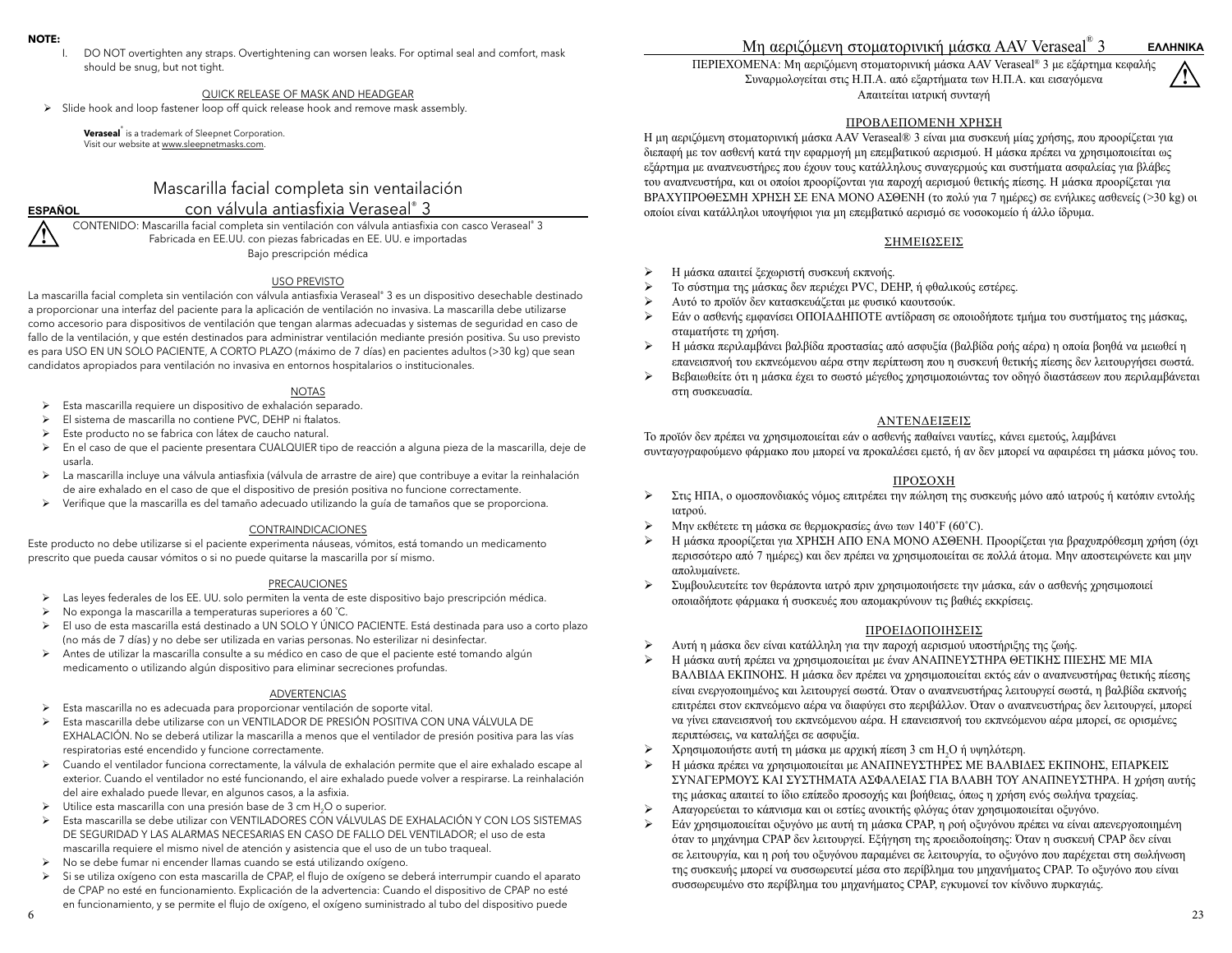este necesar, folosind un tampon îmbibat în alcool izopropilic 70% sau prin ștergere, cu o cârpă umedă și cu săpun. Dacă utilizați o cârpă umedă, folosiți un săpun delicat, de ex. Ivory®. Clătiți bine și lăsați-o să se usuce departe de lumina directă a soarelui.

**NOTĂ:** Garnitura de protecție cu gel, deși mătăsoasă la atingere, nu se va rupe, nu va permite pierderi de gaz și nici nu se va desprinde de mască în condiții normale de utilizare. Garnitura de protecție cu gel nu este indestructibilă. Dacă nu este folosită corect sau dacă utilizarea ei este abuzivă, aceasta se va rupe, se va tăia sau se va sfâșia.

#### DATE TEHNICE

Rezistența la un flux de aer de 50 l/min: 0,30 cm H<sub>2</sub>O Rezistența la un flux de aer de 100 l/min: 0,50 cm H<sub>2</sub>O Spațiu mort (aprox.): **Mic** 180 ml **Mediu** 194 ml **Mare** 203 ml **Foarte mare** 213 ml

VAA Presiune în legătură deschisă cu aerul: 1,20 cm H<sub>2</sub>O, VAA Presiune fără legătură deschisă cu aerul: 1,50 cm H<sub>2</sub>O Rezistența supapei anti-asfixiere în Condiția de defecțiune unică - Inspiratorie: 1,20 cm H<sub>2</sub>O; Expiratorie: 1,30 cm H<sub>2</sub>O Nu expuneţi masca la temperaturi mai mari de 140˚F (60˚C).

#### ÎNAINTE DE UTILIZARE

- <sup>¾</sup> Verificați masca zilnic sau înainte de fiecare utilizare. Înlocuiţi masca dacă există componente deteriorate sau dacă gelul este expus din cauza rupturilor sau înţepăturilor.
- ¾ Verificați supapa anti-asfixiere. Dezactivați dispozitivul de presiune pozitivă și verificaţi dacă clapeta supapei este poziționată astfel încât aerul să poată circula prin deschiderea mare a supapei (Figura 7a). Porniți sistemul; clapeta ar trebui să se închidă, iar aerul ar trebui să circule prin mască (Figura 7b). Înlocuiți masca în cazul în care clapeta nu se închide sau nu funcţionează corect. Nu blocați deschiderea supapei anti-asfixiere sau orificiile de aerisire. Asigurați-vă că robinetul nu este blocat cu secreţii și că este uscată clapeta.

#### INSTRUCȚIUNI PENTRU FIXAREA MĂȘTII VERASEAL<sup>®</sup> 3

- 1. Verificaţi ca masca să aibă mărimea potrivită. Atunci când folosiți ghidajul de mărimi, asigurați-vă că gura este ușor deschisă. Aliniați partea de sus a ghidajului cu puntea nasului și selectați cea mai mică mărime care nu restricționează nasul sau gura. Mărimea potrivită poate fi mai mică decât cea presupusă din cauza designului.
- 2. Detașați cureaua glisând bucla de pe cârligul cu deschidere rapidă (cureaua inferioară stângă) (Imaginea 1), așezați garnitura de protecție inferioară a măștii în adâncitura bărbiei pacientului, care ține gura întredeschisă, <sup>ș</sup>i ridicați masca în sus pentru a face contact cu nasul pacientului (Imaginea 2). Înfiletați șurubul de reglare de pe frunte astfel încât suportul/pernuța pentru frunte să atingă ușor fruntea pacientului (Imaginea 6). Masca poate să stea pe nas mai jos decât v-ați aștepta, în funcție de caracteristicile faciale.
- 3. Trageți prin alunecare echipamentul de fixare peste cap, găsiți cârligul desprins și cureaua de prindere cu buclă și introduceți-o înapoi pe cârligul cu deschidere rapidă (Imaginea 3). Asigurați-vă că banda de fixare peste cap este perfect întinsă peste partea din spate a capului.
- 4. Ajustaţi benzile din partea inferioară utilizând sistemul de prindere cu cârlig și buclă (Imaginea 4).
- 5. Ajustaţi benzile din partea superioară utilizând sistemul de prindere cu cârlig și buclă: desprindeți benzile de prindere cu cârlig și buclă și trageți curelele înainte pentru a centra masca peste față. Asigurați-vă că banda de fixare peste cap este centrată aliniind cele două curele. Apoi trageți curelele înapoi, ajustați tensiunea curelei și fixați benzile de prindere. (Figura 5).
- 6. Înfiletați șurubul de reglare a garniturii pentru frunte pentru a ajusta tensiunea până când se simte confortabilă. Dacă este necesar, reajustați curelele superioare pentru o fixare confortabilă.
- 7. Dacă masca nu este așezată confortabil, repetați pașii 5-7.

#### **NOTĂ:**

- I. Masca nu ar trebui să strângă nasul sau gura pacientului; pacientul ar trebui să poată respira ușor și confortabil.
- II. Masca ar trebui să stea confortabil pe faţă. Dacă există o presiune excesivă asupra punții nasului, slăbiți curelele superioare și înfiletați ușor șurubul de reglare în sens antiorar pentru a elibera presiunea asupra punții (Imaginea 6). Apoi ajustați din nou curelele superioare și atașați benzile.
- 8. Conectați masca la tubulatura dispozitivului cu presiune pozitivă și instruiți pacientul să respire normal.
- 9. Dacă se observă scurgeri în jurul bărbiei sau al obrajilor, strângeți ușor curelele superioare.
- 10. Dacă se observă scurgeri la nivelul punții nasului, înfiletați încet șurubul de reglare în sens orar pentru a deplasa ușor garnitura de pe frunte (Imaginea 6). Apoi strângeți ușor curelele superioare până la eliminarea completă a scurgerilor.

#### **NOTĂ:**

 I. NU strângeți prea tare curelele. Strângerea în exces poate agrava scurgerile. Pentru etanșare și confort optime, masca trebuie să fie fixă, dar fără a fi prea strânsă.

## DESFACEREA RAPIDĂ A MĂȘTII ȘI A BENZII DE FIXARE

¾ Glisați sistemul de prindere cu cârlig și buclă de pe cârligul pentru detașare rapidă și indepărtați ansamblul măștii.

**Veraseal**® este marca înregistrată a Sleepnet Corporation.

acumularse dentro del recinto del aparato de CPAP. El oxígeno acumulado en el recinto del aparato de CPAP supondrá un riesgo de incendio.

- ¾ Si el paciente sufre de insuficiencia respiratoria, SOLO debe utilizar la mascarilla cuando se le esté administrando la terapia correspondiente.
- ¾ Con un flujo fijo de oxígeno adicional, la concentración de oxígeno inhalado variará en función de los ajustes de la presión, la respiración del paciente y el porcentaje de fugas.
- ¾ Esta mascarilla no está destinada a pacientes sin actividad respiratoria espontánea. Esta mascarilla no debe utilizarse en pacientes que no cooperen, que estén convulsionando, que no respondan o sean incapaces de quitarse la mascarilla. Esta mascarilla puede no ser adecuada para personas en los siguientes estados: función de esfínter cardíaco deficiente, excesivo reflujo, reflejo de la tos disminuido y hernia de hiato.
- ¾ Deberá informar inmediatamente al personal sanitario en el caso de que se produzca irritación cutánea, molestia torácica, dificultades en la respiración, distensión gástrica, dolor abdominal, eructos o gases por la ingestión de aire, o de que padezca dolores de cabeza agudos durante o inmediatamente después de utilizar la mascarilla.
- ¾ El uso de una mascarilla puede causar dolor dental, en las encías o las mandíbulas o agravar una afección dental ya existente. Si se produjeran estos síntomas, consulte a su médico o dentista.
- ¾ Consulte a un médico si experimenta alguno de los siguientes síntomas al utilizar la mascarilla: xeroftalmia (sequedad ocular), dolor en los ojos, infecciones oculares o visión borrosa. Consulte a un oftalmólogo si los síntomas persisten.
- ¾ No apriete en exceso las correas del casco. Si el casco está demasiado apretado, puede notar los siguientes síntomas: enrojecimiento excesivo, llagas o piel hinchada alrededor del borde de la mascarilla. Afloje las correas del casco para aliviar los síntomas.
- ¾ Pueden darse fugas accidentales importantes si no se coloca correctamente la mascarilla. Siga las INSTRUCCIONES DE COLOCACIÓN DE LA MASCARILLA que se proporcionan.
- ¾ El conjunto de codo y válvula antiasfixia (válvula de arrastre de aire) tienen funciones específicas de seguridad. La mascarilla no debe utilizarse si la válvula está dañada, deformada o rota.

#### INFORMACIÓN GENERAL

La mascarilla tiene una vida útil de 7 días. Deseche la mascarilla y sus accesorios de acuerdo con lo establecido en la normativa local y regional. Según UE MDR 2017/745, comunique cualquier incidente grave al fabricante y a la autoridad competente del Estado miembro de la UE.

#### LIMPIEZA Y MANTENIMIENTO

 Esta mascarilla es desechable y está destinada a su uso por un solo paciente a corto plazo (máximo 7 días). La mascarilla debe tirarse si está muy sucia. La mascarilla puede limpiarse diariamente o tal y como sea necesario utilizando un bastoncillo con alcohol isopropílico al 70 % o pasando un paño húmedo con algo de jabón. Si utiliza un paño húmedo, utilice un jabón suave como Ivory®. Aclare bien y deje secar al aire, alejado de la luz solar directa.

**NOTA:** A pesar de su tacto sedoso, la almohadilla de gel no se romperá, no tendrá fugas ni se separará de la mascarilla en circunstancias de uso normales. La almohadilla de gel no es indestructible, por lo que puede romperse, sufrir cortes y desgarrarse si está sometida a un uso indebido.

#### INFORMACIÓN TÉCNICA

Resistencia al flujo del aire a 50 l/min: 0,30 cm H<sub>2</sub>O: Resistencia al flujo del aire a 100 l/min: 0,50 cm H<sub>2</sub>O Espacio muerto (aprox.): **Pequeña** 180 ml **Media** 194 ml **Grande** 203 ml **Extra grande** 213 ml

Válvula antiasfixia abierta a la presión atmosférica: 1,20 cm H<sub>2</sub>O, Válvula antiasfixia cerrada a la presión atmosférica: 1,50 cm H<sub>2</sub>O

Resistencia de la válvula antiasfixia en condición de fallo simple - Inspiratoria: 1,20 cm H<sub>2</sub>O; Expiratoria: 1,30 cm H<sub>2</sub>O No exponga la mascarilla a temperaturas superiores a 60 ˚C.

#### ANTES DE SU UTILIZACIÓN

- ¾ Inspeccione la mascarilla a diario o antes de cada uso. Sustituya la mascarilla por otra en el caso de que esta esté dañada o si el gel se encuentra expuesto debido a desgarros o perforaciones.
- ¾ Compruebe la válvula antiasfixia. Con el dispositivo de presión positiva apagado, compruebe que la charnela de la válvula esté colocada de forma que el aire ambiental pueda fluir a través de la gran abertura de la válvula (Figura 7a). Encienda el sistema de modo que la charnela se cierre y el aire del sistema fluya a través de la mascarilla (Figura 7b). Si la charnela no se cierra o no funciona correctamente, cambie la mascarilla. No obstruya la apertura de la válvula antiasfixia ni los orificios de ventilación. Asegúrese de que la válvula no está siendo obstruida por secreciones; y de que la charnela esté seca.

#### INSTRUCCIONES DE COLOCACIÓN DE LA MASCARILLA VERASEAL®3

Vizitaţi site-ul nostru web la www.sleepnetmasks.com. <sup>7</sup>1. Compruebe que el tamaño de la mascarilla sea el adecuado. Al utilizar la guía de tamaños, asegúrese de que la boca está ligeramente abierta. Alinee la parte superior de la guía con el puente de la nariz y seleccione el tamaño más pequeño que no limite la nariz o la boca. El tamaño adecuado puede ser más pequeño que el esperado debido al diseño.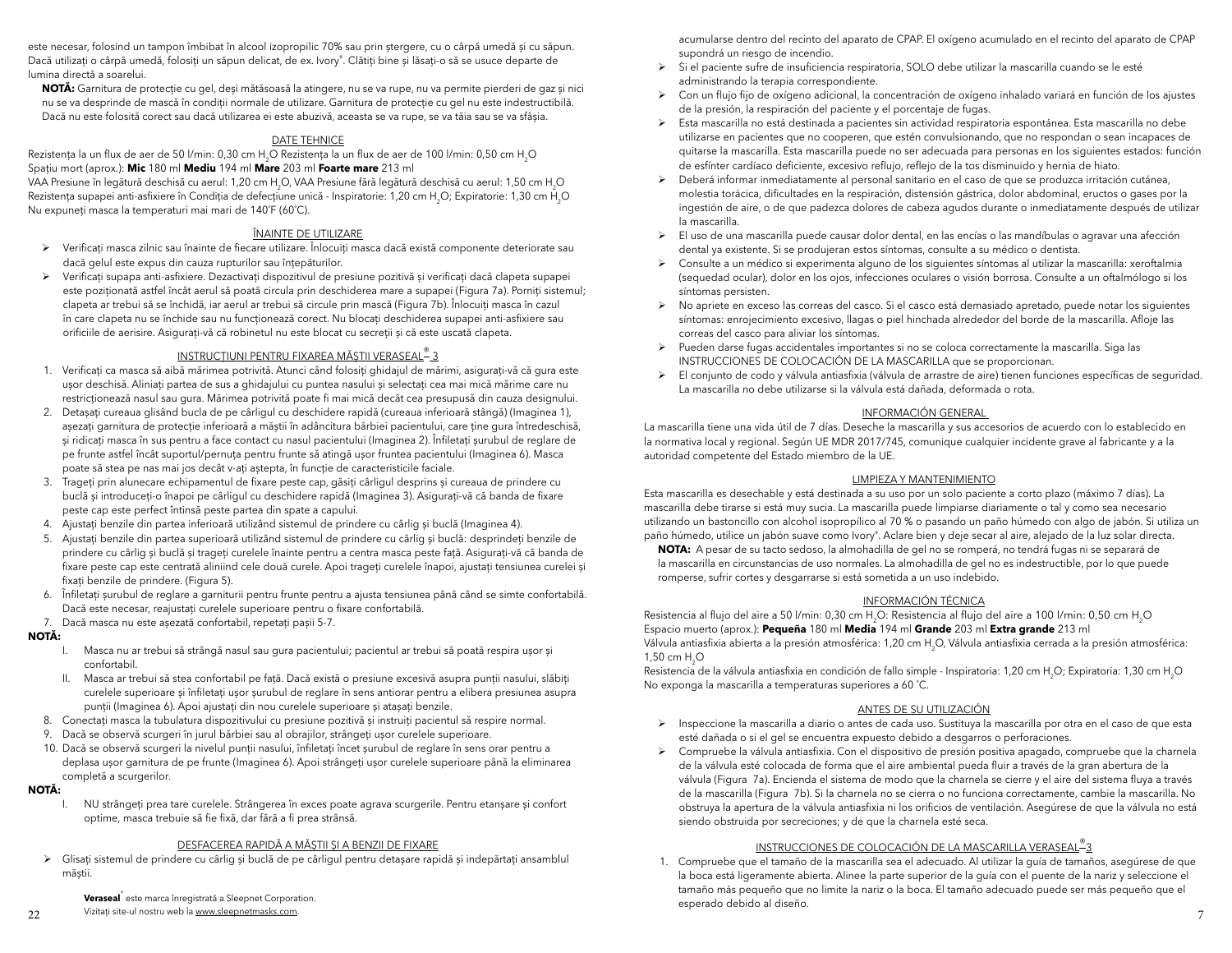- 2. Suelte la correa deslizando el lazo de la ranura de liberación rápida (correo inferior izquierda) (Figura 1), asiente la almohadilla inferior de la mascarilla en el pliegue del mentón del paciente con su boca ligeramente abierta e incline la mascarilla hacia arriba para que se ponga en contacto con la nariz del paciente (Figura 2). Gire el tornillo de ajuste de la frente para que la almohadilla de la frente toque ligeramente su frente (Figura 6). Según los rasgos faciales del paciente, la mascarilla puede quedar sobre la nariz en una posición más baja de lo esperado.
- 3. Deslice el casco sobre la cabeza, busque el enganche suelto y la correa del broche de lazo y vuelva a deslizarlo en la ranura de liberación rápida (Figura 3). Asegúrese de que el casco está plano en la parte posterior de la cabeza.
- 4. Ajuste las correas inferiores utilizando el enganche y las lengüetas de apriete del lazo (Figura 4).
- 5. Ajuste las correas superiores del casco utilizando el enganche y las lengüetas de apriete del lazo; suelte el enganche y las lengüetas del lazo y tire de las correas hacia delante para centrar la mascarilla sobre la cara. Asegúrese de que el casco está centrado alineando las dos correas. Después, tire hacia atrás de las correas, ajuste la tensión de las mismas y fíjelas en las lengüetas. (Figura 5).
- 6. Gire el tornillo de ajuste de la almohadilla para la frente para ajustar la tensión hasta que esté cómodamente ajustada. Si es necesario, reajuste las correas superiores para un ajuste cómodo.
- 7. Si la mascarilla no se siente cómoda, repita los pasos 5-7.

#### **NOTA:**

- I. La mascarilla no debe estrechar la nariz o la boca del paciente; el paciente debe poder respirar libre y cómodamente.
- II. La mascarilla debe descansar cómodamente contra la cara. Si hay excesiva presión sobre el puente de la nariz, afloje las correas superiores, gire lentamente el tornillo de ajuste en dirección contraria a las agujas del reloj para aliviar la presión sobre el puente (Figura 6). Después, reajuste las correas superiores y fije las lengüetas.
- 8. Conecte la mascarilla al tubo del dispositivo de presión positiva y dé instrucciones al paciente de que respire normalmente.
- 9. Si se observan fugas alrededor de la barbilla o de las mejillas, apriete ligeramente las correas de la parte inferior.
- 10. Si se observan fugas en el puente de la nariz, gire lentamente el tornillo de ajuste en el sentido de las agujas del reloj para mover ligeramente la almohadilla de la frente (Figura 6). Después, apriete ligeramente las correas superiores hasta que se eliminen las fugas.

#### **NOTA:**

**!**

NO apriete en exceso ninguna correa. Apretar en exceso puede empeorar las fugas. Para un sellado y una comodidad óptimos, la mascarilla debe estar ajustada, pero sin apretar.

## LIBERACIÓN RÁPIDA DE LA MASCARILLA Y DEL CASCO

 ¾ Deslice el enganche y el lazo de la lengüeta del enganche de liberación rápida y retire el conjunto de la mascarilla.

**Veraseal**® es una marca de Sleepnet Corporation. Consulte nuestra página web en: www.sleepnetmasks.com.

#### Veraseal® 3 AAV-Ganzgesichtsmaske (unbelüftet) **DEUTSCH**

INHALT: Veraseal® 3 AAV-Maske mit Kopfgurt (unbelüftet) In den USA aus US-Erzeugnissen und importierten Teilen zusammengebaut. Verschreibungspflichtig

#### VERWENDUNGSZWECK

Die Veraseal® 3 AAV-Ganzgesichtsmaske (unbelüftet) ist eine entsorgbare Vorrichtung, die als Patientenschnittstelle für die Anwendung nicht-invasiver Beatmung bestimmt ist. Die Maske soll als Zubehörteil zu Beatmungsgeräten — mit angemessenen Alarmen und Sicherheitssystemen für den Fall von Funktionsstörungen an Beatmungsgeräten — für die Abgabe von Überdruckbeatmung eingesetzt werden. Die Maske ist für die KURZFRISTIGE ANWENDUNG BEI EINEM PATIENTEN (maximal 7 Tage), bei erwachsenen Patienten (>30 kg), die geeignete Kandidaten für die nicht-invasive Beatmung sind, im Krankenhaus oder institutionellen Umfeld bestimmt.

#### HINWEISE

- ¾ Für diese Maske wird ein separates Ausatemgerät benötigt.
- ¾ Das Maskensystem enthält kein PVC, DEHP oder Phthalate.
- ¾ Dieses Produkt wurde nicht mit Naturkautschukgummi hergestellt.
- ¾ Wenn der Patient EINE Reaktion auf einen Teil des Maskensystems zeigt, darf diese nicht weiter verwendet werden.

¾ Verificați dacă masca are dimensiunea potrivită folosind ghidul de mărimi oferit.

#### **CONTRAINDICATII**

Acest produs nu trebuie utilizat în cazul în care pacientul prezintă simptome de greată, vărsături, dacă ia un medicament pe bază de rețetă, care poate provoca vărsături, sau dacă nu își poate îndepărta masca de unul singur.

#### PRECAUȚII

- <sup>¾</sup> În S.U.A., Legea federală impune vânzarea acestui dispozitiv doar către un medic sau în baza comenzii unui medic.
- ¾ Nu expuneţi masca la temperaturi mai mari de 140˚F (60˚C).
- <sup>¾</sup> Masca este destinată UTILIZĂRII DE CĂTRE UN SINGUR PACIENT. Ea este destinată utilizării pe termen scurt (nu mai mult de 7 zile) și nu trebuie folosită de către mai multe persoane. Nu o sterilizați și nu o dezinfectați.
- <sup>¾</sup> În cazul în care pacientul folosește orice fel de medicamente sau dispozitive pentru eliminarea secrețiilor profunde, consultați medicul curant înainte de utilizarea măștii.

# **AVERTISMENTE**

- ¾ Această mască nu este potrivită pentru ventilarea pentru menținerea în viaţă.
- <sup>¾</sup> Aceasta masca trebuie folosită împreună cu un VENTILATOR CU PRESIUNE POZIȚIVĂ, CU SUPAPĂ PENTRU EXPIRAŢIE. Masca nu trebuie utilizată decât dacă ventilatorul de presiune pozitivă asupra căilor respiratorii este pornit și funcționează corect. Atunci când ventilatorul funcționează corect, supapa permite aerului expirat să fie eliminat în mediul înconjurător. Atunci când ventilatorul nu functionează, aerul expirat poate fi reinhalat. Reinhalarea aerului expirat poate duce, în anumite circumstanțe, la sufocare.
- <sup>¾</sup> Folosiți această mască la o presiune de bază de 3 cm H2O sau mai mare.
- <sup>¾</sup> Această mască trebuie să fie utilizată cu VENTILATOARE CU SUPAPĂ PENTRU EXPIRAȚIE, ALARME CORESPUNZĂTOARE ȘI SISTEME DE SIGURANȚĂ ÎN CAZUL OPRIRII VENTILATORULUI; utilizarea acestei măști necesită același nivel de atenție și de asistență ca utilizarea unui tub traheal.
- ¾ Nu fumați și nici nu utilizați obiecte cu flacără deschisă atunci când folosiți oxigen.
- <sup>¾</sup> În cazul în care se folosește oxigen împreună cu această mască CPAP, fluxul de oxigen trebuie oprit atunci când aparatul CPAP nu funcționează. Explicație cu privire la acest avertisment: Când aparatul CPAP nu este în funcţiune, iar fluxul de oxigen este pornit, oxigenul livrat în tubulatura dispozitivului s-ar putea acumula în interiorul aparatului CPAP. Oxigenul acumulat în interiorul aparatului CPAP va determina apariția unui risc de incendiu.
- ¾ Dacă pacientul prezintă insuficienţă respiratorie, el trebuie să poarte această mască NUMAI pe durata aplicării terapiei.
- La un nivel stabil al fluxului de oxigen suplimentar, concentrația oxigenului inhalat variază în funcție de setările de presiune, de respirația pacientului și de nivelul pierderilor de gaz.
- ¾ Această mască nu este destinată pacienţilor care nu au un mecanism respirator spontan. Această mască nu trebuie utilizată pe pacienţii care sunt necooperanți, insensibili, neresponsivi sau nu își pot îndepărta masca. Este posibil ca această mască să nu fie potrivită pentru persoanele care suferă de următoarele afecțiuni: insuficiență a funcției sfincterului inimii, reflux excesiv, reflux determinat de tuse și hernie hiatală.
- ¾ Orice simptom de iritare neobișnuită a pielii, disconfort toracic, respiraţie sacadată, distensie gastrică, dureri abdominale, eructaţii sau flatulenţă din aerul inhalat sau dureri de cap severe, prezentat de către pacient în timpul sau imediat după utilizare, trebuie raportat imediat personalului care asigură asistența medicală profesională.
- ¾ Utilizarea măștii poate provoca dureri dentare, gingivale sau ale maxilarului sau poate agrava o afecţiune dentară existentă. Dacă apar aceste simptome, consultați medicul sau medicul dentist.
- ¾ Consultați medicul dacă pacientul prezintă oricare dintre următoarele simptome în timpul utilizării măștii: uscăciune oculară, dureri oculare, infecţii oculare sau vedere înceţoșată. Consultați un oftalmolog în cazul în care simptomele persistă.
- ¾ Nu strângeți prea tare banda de fixare pe cap. Semnele de strângere excesivă includ: înroșire excesivă, răni sau piele umflată în jurul marginilor măștii. Slăbiţi banda de fixare pe cap pentru a atenua simptomele.
- <sup>¾</sup> În cazul fixării incorecte a măștii, este posibil să apară pierderi semnificative, neintenționate, de gaz. Urmați INSTRUCȚIUNILE DE MONTARE A MĂȘTII oferite.
- ¾ Ansamblul curbat și supapa anti-asfixiere (supapă de antrenare a aerului) au funcţii specifice de siguranţă. Nu utilizați masca dacă clapeta supapei este deteriorată, deformată sau ruptă.

#### INFORMAȚII GENERALE

Masca are o durată de utilizare de 7 zile. Vă rugăm să aruncați masca și accesoriile în conformitate cu reglementările locale și regionale. În conformitate cu Regulamentul (UE) 2017/745 privind dispozitivele medicale, raportați incidentele grave producătorului și autorității competente a statului membru al Uniunii Europene.

#### CURĂŢARE ȘI ÎNTREŢINERE

Această mască este de unică folosinţă și este destinată pentru utilizarea de către un singur pacient, exclusiv pe termen scurt (maxim 7 zile). Masca trebuie aruncată dacă este foarte murdară. Masca poate fi curățată zilnic sau ori de câte ori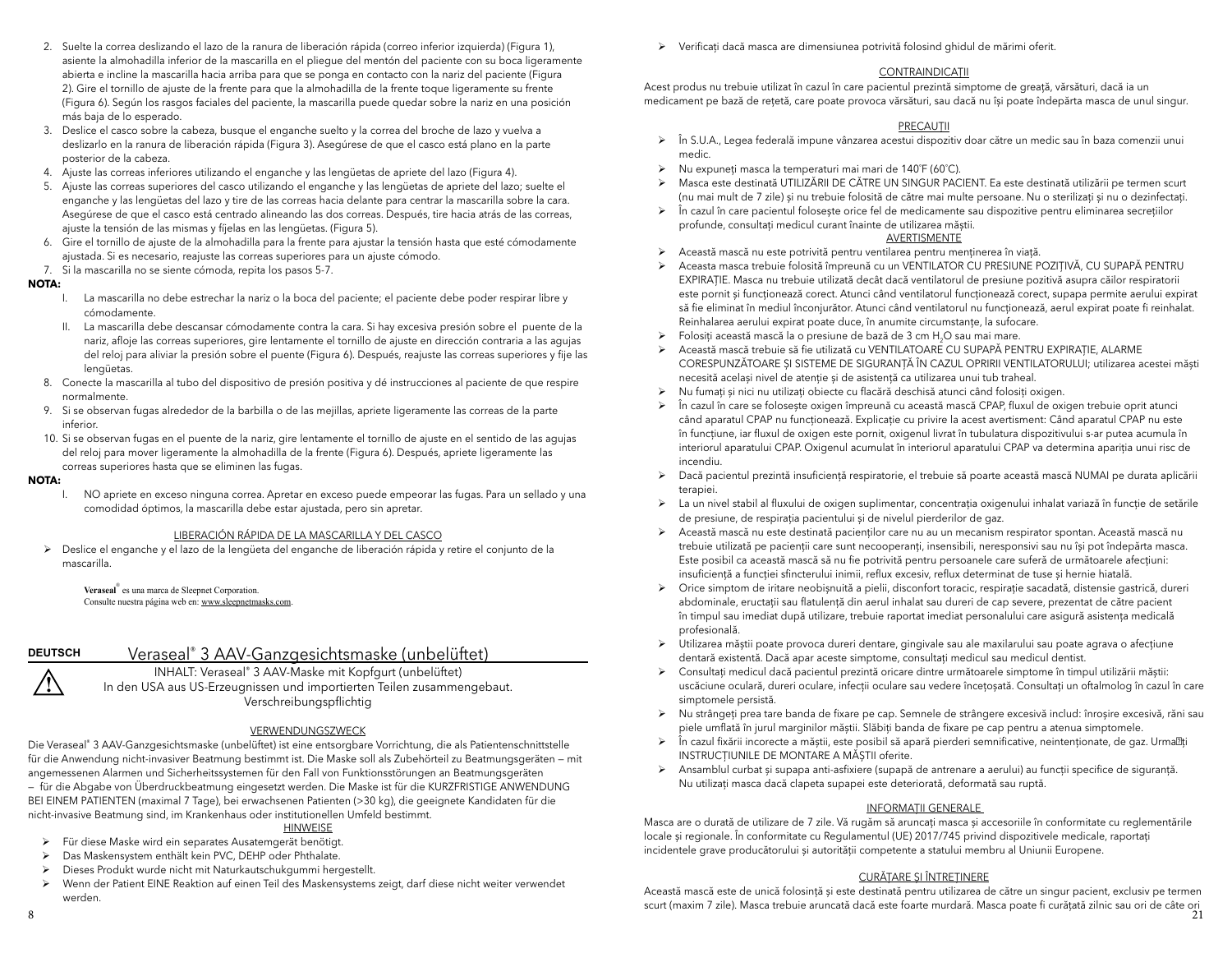¾ Asfiksi önleyici valfi kontrol edin. Pozitif basınç cihazı kapalı durumdayken, valf dağılma plakasının, odadaki havanın valfin geniş açıklığından akabileceği şekilde konumlandırıldığından emin olun (Şekil 7a). Sistemi açın; dağılma plakası kapalı olmalı ve sistem havası maskeden akmalıdır (Şekil 7b). Klape kapanmıyor veya düzgün çalışmıyorsa, maskeyi değiştirin. Asfiksi önleyici valfin veya havalandırma deliklerinin üzerindeki açıklığı engellemeyin. Valfin salgılar nedeniyle tıkanmadığından ve klapenin kuru olduğundan emin olun.

## <u>VERASEAL® 3 MASKE TAKMA TALİMAT</u>I

- 1. Maskenin doğru boyutta olduğundan emin olun. Boyutlandırma kılavuzunu kullanırken ağzın hafif açık olduğundan emin olun. Kılavuzun üst kısmını burun kemiği ile hizalayın ve burun veya ağzı kısıtlamayacak en küçük boyutu seçin. Uygun boyut, tasarım sebebiyle beklenen boyuttan daha küçük olabilir.
- 2. Cırt cırtlı bandı kolay açma yuvasından kaydırarak kayışı (alt sol kayış) çıkarın (Şekil 1). Maskeyi, hastanın ağzı hafifçe açıkken çenesinin kırışan bölümüne oturttuktan sonra hastanın burnuna temas edecek şekilde yukarı itin (Şekil 2). Alın ayar vidasını, alın pedi, hastanın alnına hafifçe temas edecek konuma gelene kadar döndürün (Şekil 6). Maske, yüz özelliklerine bağlı olarak burnun beklenenden daha alçak bir kısmına oturabilir.
- 3. Başlığı hastanın kafasının üzerine kaydırın. Cırt cırtlı kayışı tekrardan Kolay Açma yuvasına geçirin (Şekil 3). Başlığın kafanızın arkasında düz olduğundan emin olun.
- 4. Alt başlık kayışlarını cırt cırtlı bantlar aracılığıyla ayarlayın (Şekil 4).
- 5. Üst başlık kayışlarını ayarlamak için cırt cırtlı bantları kullanın: Cırt cırtlı bantları ayırın ve kayışları ileri doğru çekerek maskeyi yüzünüzde ortalayın. İki kayışı hizalayarak başlığın ortalanmasını sağlayın. Sonrasında kayışları geri çekin, kayış gerginliğini ayarlayın ve bantları yapıştırın. (Şekil 5).
- 6. Uygun konfora ulaşana kadar alın pedi ayar vidasını döndürerek gerginliği ayarlayın. Maskeyi rahat takabilmek için gerekirse üst kayışları yeniden ayarlayın.
- 7. Maske rahat değilse adım 5 ila 7'yi tekrarlayın.

#### **NOT:**

- I. Maske, hastanın burnunu veya ağzını sıkıştırmamalıdır. Hasta rahat ve konforlu biçimde nefes alabilmelidir.
- II. Maske, yüzünüze konforlu bir şekilde oturmalıdır. Burun köprünüzde aşırı baskı varsa üst kayışları gevşetin, ayar vidasını saat yönünün tersine yavaşça döndürerek burun köprünüzdeki baskıyı azaltın (Şekil 6). Sonrasında üst kayışları yeniden ayarlayın ve bantları yapıştırın
- 8. Maskeyi pozitif basınç cihazı tüpüne bağlayın ve hastaya normal şekilde nefes alıp vermesini söyleyin.
- 9. Çene veya yanak kısmından hava sızıyorsa alt kayışları hafif sıkın.
- 10. Burun köprünüze denk gelen kısımdan hava sızıyorsa, pedi alnınızdan hafifçe uzaklaştırmak için ayar vidasını saat yönüne doğru yavaşça döndürün (Şekil 6). Sızıntı giderilene kadar üst kayışları hafifçe sıkın.

#### **NOT:**

 I. Kayışları aşırı sıkmayın. Aşırı sıkma, sızıntıların artmasına sebep olabilir. Optimum oturma ve konfor için, maske tam oturmalı ancak sıkı olmamalıdır.

## MASKE VE BAŞLIĞIN HIZLICA ÇIKARILMASI

¾ Cırt cırtlı bandı hızlı açma kancasından kaydırın ve maske tertibatını çıkarın.

**Veraseal**® Sleepnet Corporation'ın ticari markasıdır. Web sitemiz www.sleepnetmasks.com'u ziyaret edin.

#### Mască neventilată cu supapă anti-asfixiere Veraseal® 3 **ROMÂNĂ**

CUPRINS: Mască neventilată cu supapă anti-asfixiere Veraseal® 3 cu bandă de fixare pe cap Asamblată în S.U.A. cu componente din S.U.A. și importate Exclusiv Rx**!**

#### UTILIZARE

Masca neventilată cu supapă anti-asfixiere Veraseal® 3 pentru întreaga fată este un dispozitiv de unică folosintă, proiectat pentru a oferi pacientului o interfată pentru aplicarea ventilației non-invazive. Masca va fi folosită ca accesoriu al ventilatoarelor cu alarme corespunzătoare și sisteme de siguranță în cazul opririi ventilatorului, care sunt destinate creării de ventilație prin presiune pozitivă. Masca este destinată UTILIZĂRII PE TERMEN SCURT, DE CĂTRE UN SINGUR PACIENT (maxim 7 zile), de către pacienții adulți (> 30kg) care sunt candidați corespunzători pentru ventilatia non-invazivă, în spital sau într-un mediu institutional.

#### <u>NOTE</u>

- ¾ Aceasta masca necesită un dispozitiv separat pentru expiraţie.
- ¾ Sistemul măștii nu conţine PVC, DEHP sau ftalaţi.
- ¾ Acest produs nu este fabricat cu latex din cauciuc natural.
- ¾ Dacă pacientul are ORICE fel de reacţie, la oricare dintre componentele sistemului măștii, întrerupeţi utilizarea.
- ¾ Masca conține o supapă anti-asfixiere (supapă de antrenare a aerului), pentru a ajuta la reducerea inhalării aerului expirat în cazul în care dispozitivul de presiune pozitivă nu funcționează corect.
- ¾ Die Maske ist mit einem Anti-Asphyxie-Ventil (Luftaufnahmeventil) ausgerüstet, um im Fall eines nicht ordnungsgemäßen Betriebs des Druckgerätes das Wiedereinatmen von ausgeatmeter Luft zu verringern.
- ¾ Bestimmen Sie mithilfe der beigefügten Größenschablone die richtige Maskengröße.

### GEGENANZEIGEN

Dieses Produkt sollte nicht verwendet werden, wenn es beim Patienten zu Übelkeit und/oder Erbrechen kommt oder dieser ein verschreibungspflichtiges Arzneimittel nimmt, das zu Erbrechen führen kann, oder wenn er die Maske nicht eigenständig abnehmen kann.

#### VORSICHTSHINWEISE

- ¾ In den USA wird der Verkauf dieses Geräts durch das Bundesgesetz eingeschränkt und zwar an einen Arzt bzw. auf Anordnung eines Arztes.
- ¾ Die Maske darf keinen Temperaturen von über 60˚C (140˚F) ausgesetzt werden.
- ¾ Die Maske ist zur ANWENDUNG BEI NUR EINEM PATIENTEN vorgesehen. Sie ist für die kurzfristige Anwendung (maximal 7 Tage) vorgesehen und darf nicht bei mehreren Personen angewendet werden. Nicht sterilisieren oder desinfizieren.
- ¾ Ziehen Sie vor Verwendung der Maske den betreuenden Arzt hinzu, wenn der Patient Medikamente nimmt oder Geräte zur Entfernung tiefer Sekretionen verwendet.

#### WARNHINWEISE

- ¾ Diese Maske eignet sich nicht für die Zufuhr lebenserhaltender Beatmung.
- ¾ Diese Maske muss mit einem ÜBERDRUCKBEATMUNGSGERÄT MIT AUSATEMVENTIL verwendet werden. Die Maske darf nur verwendet werden, wenn das Überdruckbeatmungssystem eingeschaltet ist und ordnungsgemäß funktioniert. Wenn das Beatmungsgerät richtig funktioniert, dann ermöglicht das Ausatemventil, dass ausgeatmete Luft in die Umgebung entweicht. Falls das Beatmungsgerät nicht funktionieren sollte, kann ausgeatmete Luft eventuell wieder eingeatmet werden. Unter gewissen Umständen kann ein solches Einatmen ausgeatmeter Luft zu Erstickung führen.
- Diese Maske soll mit Baseline-Druck von 3 cm H<sub>2</sub>O oder höher verwendet werden.
- ¾ Diese Maske muss mit BEATMUNGSGERÄTEN MIT AUSATEMVENTILEN, ANGEMESSENEN ALARMEN UND SICHERHEITSSYSTEMEN FÜR DEN FALL EINER FUNKTIONSSTÖRUNG AM BEATMUNGSGERÄT verwendet werden; bei Verwendung dieser Maske ist genau so viel Aufmerksamkeit und Betreuung erforderlich, wie bei Verwendung eines Trachealtubus.
- ¾ Bei Verwendung von Sauerstoff darf nicht geraucht oder eine offene Flamme verwendet werden.
- ¾ Wenn Sauerstoff mit dieser CPAP-Maske verwendet wird, muss die Sauerstoffzufuhr ausgeschaltet werden, wenn die CPAP-Maschine nicht in Betrieb ist. Erklärung der Warnung: Wenn das CPAP-Gerät nicht in Betrieb ist und die Sauerstoffzufuhr eingeschaltet bleibt, kann sich der in die Geräteschläuche eingeführte Sauerstoff im Gehäuse der CPAP-Maschine ansammeln. Im Gehäuse der CPAP-Maschine angesammelter Sauerstoff kann ein Feuerrisiko darstellen.
- ¾ Wenn der Patient Ateminsuffizienz aufweist, darf er diese Maske NUR bei der Abgabe der Therapie tragen.
- ¾ Bei einer festen Durchflussrate mit zusätzlichem Sauerstoff ist die inhalierte Sauerstoffkonzentration unterschiedlich, je nach den Druckeinstellungen, der Atmung des Patienten und der Undichtigkeitsrate.
- ¾ Diese Maske ist nicht für Patienten ohne spontanen Atemantrieb vorgesehen. Diese Maske darf nicht bei Patienten angewendet werden, die unkooperativ, abgestumpft, teilnahmslos oder nicht in der Lage sind, die Maske abzunehmen. Diese Maske ist für Personen mit den folgenden Bedingungen möglicherweise nicht geeignet: Funktionsstörung des Ösophagussphinkters, übermäßiger Reflux, beeinträchtigter Husten-Reflux und Hiatushernie.
- ¾ Jede ungewöhnliche Hautreizung, Brustbeschwerden, Atemnot, Magenauftreibung, Bauchschmerzen, Rülpsen oder Flatulenz von aufgenommener Luft oder schwere Kopfschmerzen, die bei einem Patienten während oder direkt nach der Verwendung auftreten, sollten dem betreuenden Gesundheitsdienstleister umgehend gemeldet werden.
- ¾ Die Verwendung einer Maske kann Schmerzen an Zähnen, Zahnfleisch oder Kiefer hervorrufen oder eine bestehende dentale Erkrankung erschweren. Wenn Symptome auftreten, muss ein Arzt oder Zahnarzt hinzugezogen werden.
- ¾ Wenden Sie sich an einen Arzt, wenn beim Patienten eines der folgenden Symptome bei Verwendung der Maske auftritt: Austrocknung der Augen, Augenschmerzen, Augeninfektionen oder verschwommenes Sehen. Falls Symptome fortdauern, einen Ophthalmologen hinzuziehen.
- ¾ Ziehen Sie die Kopfgurte nicht zu stark fest. Anzeichen von zu starkem Festziehen: übermäßige Rötung, Wundstellen oder hervorquellende Haut um die Kanten der Maske. Lockern Sie die Kopfgurte, um die Symptome abzuschwächen.
- ¾ Wenn die Maske nicht richtig angepasst wird, kann es versehentlich zu erheblichen Undichtigkeiten kommen. Befolgen Sie die beigefügte ANLEITUNG ZUM ANPASSEN DER MASKE.
- ¾ Das aus Kniestück und Anti-Asphyxie-Ventil (Luftaufnahmeventil) bestehende Bauteil erfüllt spezielle Sicherheitsfunktionen. Die Maske darf nicht verwendet werden, wenn das Ventil beschädigt ist.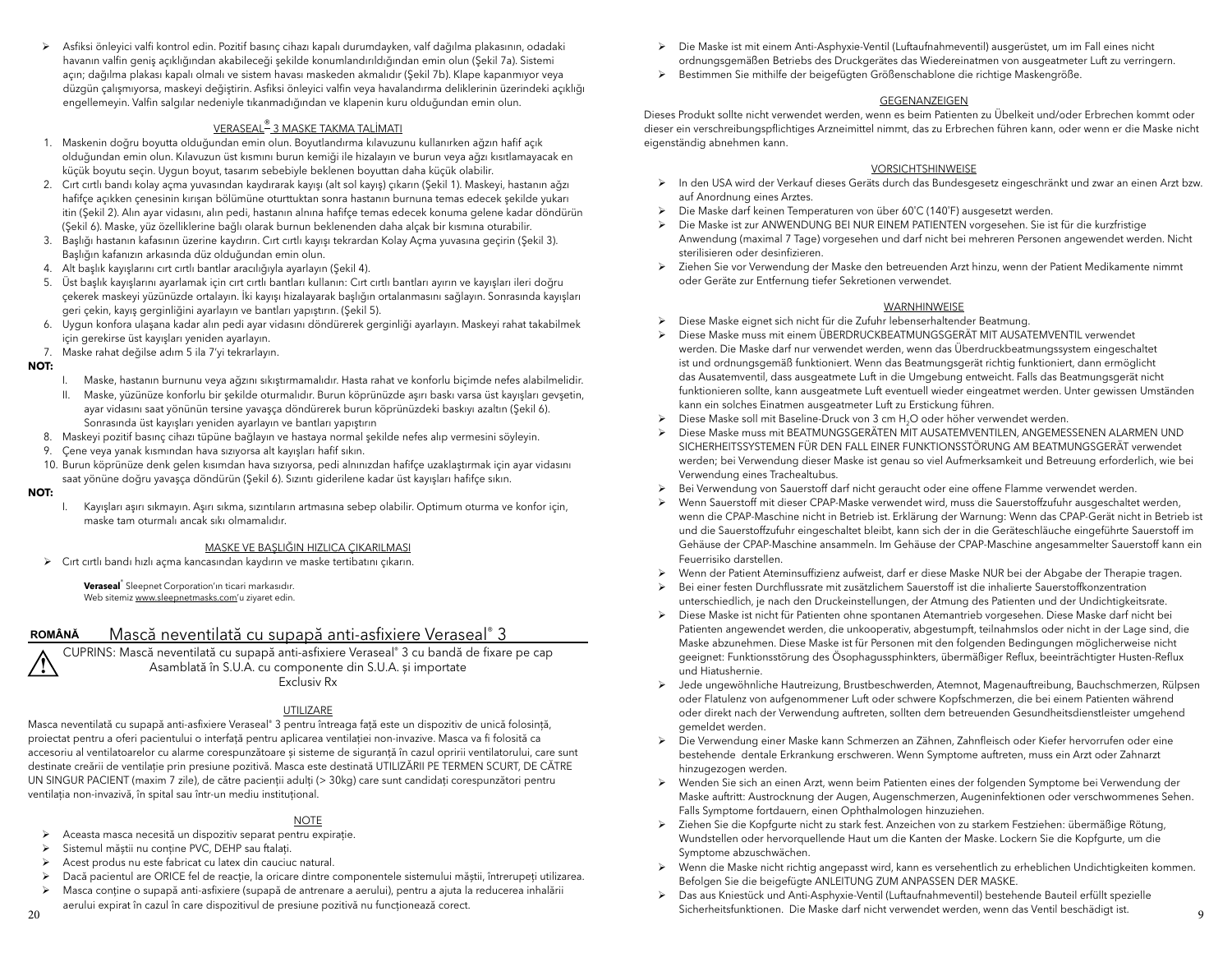#### ALLGEMEINE INFORMATIONEN

Die Maske weist eine Nutzungsdauer von 7 Tagen auf. Bitte entsorgen Sie die Maske und die Zubehörteile gemäß den örtlichen und regionalen Vorschriften. Melden Sie gemäß EU-MDR 2017/745 schwerwiegende Vorkommnisse an den Hersteller und die zuständige Behörde des EU-Mitgliedsstaates.

#### REINIGUNG UND PFLEGE

 Diese Maske kann entsorgt werden und ist ausschließlich für die kurzfristige Anwendung bei einem Patienten (maximal 7 Tage) bestimmt. Die Maske muss entsorgt werden, wenn sie stark verschmutzt ist. Die Maske kann täglich oder bei Bedarf mit einem 70%igen Isopropylalkoholtupfer oder durch Abwischen mit einem feuchten, eingeseiften Tuch gereinigt werden. Bei Verwendung eines feuchten Tuches sollte ein mildes Geschirrspülmittel, wie Ivory® verwendet werden. Spülen Sie gründlich ab und lassen Sie die Maske an der Luft trocknen, aber nicht bei direkter Sonneneinstrahlung.

HINWEIS: Das Gelkissen wird trotz der seidigweichen Oberfläche bei normaler Verwendung nicht reißen, auslaufen oder sich von der Maske ablösen. Das Gelkissen ist nicht unzerstörbar. Bei falscher Handhabung oder bei Missbrauch kann es reißen oder zerrissen werden.

### TECHNISCHE DATEN

Luftströmungswiderstand 50 l/min: 0,30 cm H<sub>2</sub>O Luftströmungswiderstand 100 l/min: 0,50 cm H<sub>2</sub>O Totraum (rund): **Small** 180 ml **Medium** 194 ml **Large** 203 ml **XLarge** 213 ml

AAV offen zu atmosphärischem Druck: 1,20 cm H<sub>2</sub>O, AAV geschlossen zu atmosphärischem Druck: 1,50 cm H<sub>2</sub>O Widerstand des Anti-Asphyxie-Ventils bei Erstfehlerfall: Inspiratorisch; 1,20 cm H<sub>2</sub>O. Exspiratorisch; 1,30 cm H<sub>2</sub>O Die Maske darf keinen Temperaturen von über 60˚C (140˚F) ausgesetzt werden.

## VOR DER VERWENDUNG

- <sup>¾</sup> Überprüfen Sie die Maske täglich oder vor jedem Gebrauch. Wechseln Sie die Maske, wenn Teile beschädigt sind oder Gel aufgrund von Rissen oder Einstichen austritt.
- <sup>¾</sup> Überprüfen Sie das Anti-Asphyxie-Ventil. Überprüfen Sie bei ausgeschaltetem Überdruckbeatmungsgerät, ob die Ventilklappe so positioniert ist, dass Umgebungsluft durch die große Öffnung in das Ventil strömen kann (Abbildung 7a). Schalten Sie das System ein; die Klappe muss schließen und Systemluft muss durch die Maske fließen (Abbildung 7b). Wenn die Klappe nicht schließt oder nicht einwandfrei arbeitet, die Maske ersetzen. Die Öffnung am Anti-Asphyxie-Ventil oder die Entlüftungsöffnungen dürfen nicht blockiert werden. Das Ventil darf nicht durch Sekretionen verstopft und die Klappe muss trocken sein.

## VERASEAL® 3 ANLEITUNG ZUM ANPASSEN DER MASKE

- 1. Vergewissern Sie sich, dass die Maske die richtige Größe aufweist. Bei Verwendung der Größenschablone muss der Mund leicht geöffnet sein. Legen Sie die Spitze der Schablone auf den Nasenrücken und wählen Sie die kleinste Größe, die weder die Nase noch den Mund einengt. Aufgrund des Designs kann die richtige Größe kleiner als erwartet sein.
- 2. Lösen Sie den Gurt, indem Sie die Lasche aus dem Schnellwechselschlitz schieben (Gurt unten links) (Abbildung 1), setzen Sie das untere Kissen der Maske an der Kinnfalte des Patienten an und kippen Sie die Maske hoch, sodass sie auf der Nase des Patienten aufliegt (Abbildung 2). Drehen Sie die Einstellschraube für die Stirn so, dass das Stirnkissen die Stirn des Patienten leicht berührt (Abbildung 6). Abhängig von der Gesichtsform kann die Maske tiefer auf der Nase sitzen als erwartet.
- 3. Schieben Sie den Kopfgurt über den Kopf, nehmen Sie den gelösten Klettverschluss und schieben Sie ihn wieder auf den Schnellwechselschlitz (Abbildung 3). Stellen Sie sicher, dass der Kopfgurt flach über die Rückseite des Kopfs verläuft.
- 4. Passen Sie die unteren Kopfgurte mithilfe der Klettverschlüsse an (Abbildung 4).
- 5. Passen Sie die Kopfgurte mithilfe der Befestigungslaschen der Klettverschlüsse an: lösen Sie die Befestigungslaschen der Klettverschlüsse und ziehen Sie die Gurte nach vorne, um die Maske mittig über das Gesicht zu platzieren. Sorgen Sie dafür, dass die Kopfgurte mittig sind, indem Sie die beiden Gurte ausrichten. Ziehen Sie die Gurte dann nach hinten, passen Sie die Gurtspannung an und befestigen Sie die Laschen. (Abbildung 5).
- 6. Drehen Sie die Einstellschraube des Stirnkissens, um so eine bequeme Spannung einzustellen. Falls erforderlich, passen Sie die oberen Gurte für einen bequemen Sitz erneut an.
- 7. Wenn die Maske unbequem ist, wiederholen Sie Schritte 5-7.

#### **HINWEIS:**

- I. Die Maske sollte die Nase oder den Mund des Patienten nicht einengen; der Patient muss frei und bequem atmen können.
- II. Die Maske sollte bequem am Gesicht anliegen. Wenn zu viel Druck auf den Nasenrücken ausgeübt wird, lockern Sie die oberen Gurte, drehen die Einstellschraube langsam gegen den Uhrzeigersinn, um den Druck auf dem Nasenrücken zu reduzieren (Abbildung 6). Passen Sie dann die oberen Gurte wieder an und befestigen Sie die Laschen.

¾ Hasta derin sekresyonları atlatmak için herhangi bir ilaç veya cihaz kullanıyorsa, maskeyi kullanmadan önce uzman bir doktora danışın.

#### UYARILAR

- ¾ Bu maske, yaşam destek ventilasyonu sağlamaya uygun değildir.
- <sup>¾</sup> Bu maske, EKSALASYON VALFLİ POZİTİF BASINÇ VENTİLATÖRÜ ile birlikte kullanılmalıdır. Pozitif basınç ventilatörü açık değilse veya düzgün çalışmıyorsa maske kullanılmamalıdır. Ventilatör düzgün çalışmadığında, eksalasyon valfi nefesle dışarı verilen havanın ortama kaçmasına izin verir. Ventilatör çalışmadığında, dışarı verilen hava tekrar solunabilir. Dışarı verilen havanın tekrar solunması bazı durumlarda boğulmaya yol açabilir.
- <sup>¾</sup> Bu maskeyi sadece 3 cm H2O veya üzeri referans basıncı ile birlikte kullanın.
- <sup>¾</sup> Bu maske, EKSALASYON VALFLERİ, YETERLİ ALARMLAR VE VENTİLATÖR ARIZASI İÇİN EMNİYET SİSTEMLERİNE SAHİP VENTİLATÖRLER ile birlikte kullanılmalıdır. Bu maskenin kullanımı trakeal tüp kullanımı ile aynı düzeyde dikkat ve yardım gerektirir.
- ¾ Oksijen kullanırken açık alev kaynakları kullanılmamalıdır ve sigara içilmemelidir.
- ¾ Bu CPAP maske ile birlikte oksijen kullanılıyorsa, CPAP makinesi çalışmadığı zaman oksijen akışı kapatılmalıdır. İkaz açıklaması: CPAP cihazı kapalı ve oksijen akışı açık bırakılmış olduğunda, cihaz borusuna verilen oksijen CPAP makinesinin çevresinde birikebilir. CPAP makinesinin çevresinde biriken oksijen yangın riski meydana getirebilir.
- ¾ Hastada solunum yetmezliği varsa, bu maske SADECE tedavi verilirken takılmalıdır.
- ¾ Sabit bir tamamlayıcı oksijen akış hızında, solunan oksijen konsantrasyonu basınç ayarları, hastanın solunumu ve sızıntı oranına bağlı olarak değişiklik gösterecektir.
- ¾ Bu maske, kendiliğinden solunum dürtüsü olmayan hastalara yönelik değildir. Bu maske; işbirliği yapmayan, zihinsel olarak donuklaşmış, yanıt vermeyen veya maskeyi çıkaramayan hastalarda kullanılmamalıdır. Bu maske aşağıdaki koşulların görüldüğü kişiler için uygun olmayabilir: Kardiyak sfinkter fonksiyon bozukluğu, aşırı reflü, bozulmuş öksürük refleksi ve hiatus hernisi.
- ¾ Herhangi bir anormal cilt tahrişi, göğüste rahatsızlık, nefes darlığı, mide şişliği, karın ağrısı, yutulan hava nedeniyle geğirme veya midede gaz birikmesi ya da kullanım sırasında veya hemen sonrasında hastanın yaşadığı şiddetli baş ağrısı hemen uzman sağlık görevlisine bildirilmelidir.
- ¾ Maske kullanımı; diş, diş eti veya çene ağrısına yol açabilir ya da mevcut diş sorununu kötüleştirebilir. Semptomların meydana gelmesi durumunda bir doktora veya dişçiye danışın.
- ¾ Hasta, maskeyi kullanırken göz kuruluğu, göz ağrısı, göz enfeksiyonu veya bulanık görme gibi semptomlar yaşıyorsa bir doktora danışın. Semptomlar geçmezse bir göz doktoruna danışın.
- ¾ Başlık kayışlarını aşırı sıkmayın. Aşırı sıkma belirtileri arasında maske köşelerinin etrafında aşırı kızarıklık, ağrı veya cilt kabarıklığı vardır. Semptomları hafifletmek için başlık kayışlarını gevşetin.
- <sup>¾</sup> Maske düzgün şekilde takılmadığında, belirgin derecede istenmeyen sızıntı meydana gelebilir. Ürünle birlikte verilen MASKE TAKMA TALİMATLARINA uyun.
- ¾ Dirsek ve asfiksi önleyici valf (hava emniyet valfi) düzeneği özel emniyet fonksiyonlarına sahiptir. Valfin hasar görmesi, şeklinin bozulması veya yırtılması durumunda maske kullanılmamalıdır.

#### GENEL BİLGİLER

Maskenin kullanım ömrü 7 gündür. Lütfen maskeyi ve aksesuarları yerel ve bölgesel kılavuzlara uygun olarak atın. EU MDR 2017/745 uyarınca, lütfen ciddi olayları üreticiye ve AB Üye Devleti yetkili makamına bildirin.

#### TEMİZLEME VE BAKIM

Bu maske tek kullanımlıktır ve sadece kısa süreliğine (maksimum 7 gün) tek bir hastada kullanıma yöneliktir. Çok kirlenmesi durumunda, maske atılmalıdır. Maske günlük olarak veya gerektiğinde %70 izopropil alkollü mendil kullanarak veya nemli sabunlu bez ile silerek temizlenebilir. Eğer nemli bez kullanılıyorsa Ivory® gibi yumuşak bir sabun kullanın. İyice durulayın ve doğrudan güneş ışığına maruz bırakmadan havayla kurumaya bırakın.

**NOT:** Dokunulduğunda yumuşak bir his vermesine rağmen, jel yastık normal kullanım sırasında yırtılmaz, sızıntı yapmaz veya maskeden ayrılmaz. Jel yastık imha edilemez değildir. Yanlış kullanım veya kötü kullanıma maruz kaldığında yırtılır, parçalanır ve sökülür.

#### TEKNİK BİLGİLER

50 L/dk.'da hava akışına direnç: 100 L/dk hava akışında 0,30 cm H<sub>2</sub>O: 0,50 cm H<sub>2</sub>O Ölü Alan (yaklaşık): **Küçük** 180 ml **Orta** 194 ml **Büyük** 203 ml **Ekstra Büyük** 213 ml Atmosfer Basıncına Açık AAV: 1,20 cm H2O, Atmosfer Basıncına Kapalı AAV: 1,50 cm H2O Tekli Arıza Durumunda asfiksi önleyici valf direnci: İnspiratuvar; L/s başına 1,20 cm H<sub>2</sub>O; Ekspiratuvar; 1,30 H<sub>2</sub>O Maskeyi 140˚F (60˚C) üzeri sıcaklıklara maruz bırakmayın.

#### KULLANMADAN ÖNCE

 ¾ Maskeyi günlük olarak veya her kullanımdan önce kontrol edin. Parçaları hasar görmüş veya yırtık veya deliklerden dolayı jel açığa çıkmışsa maskeyi değiştirin.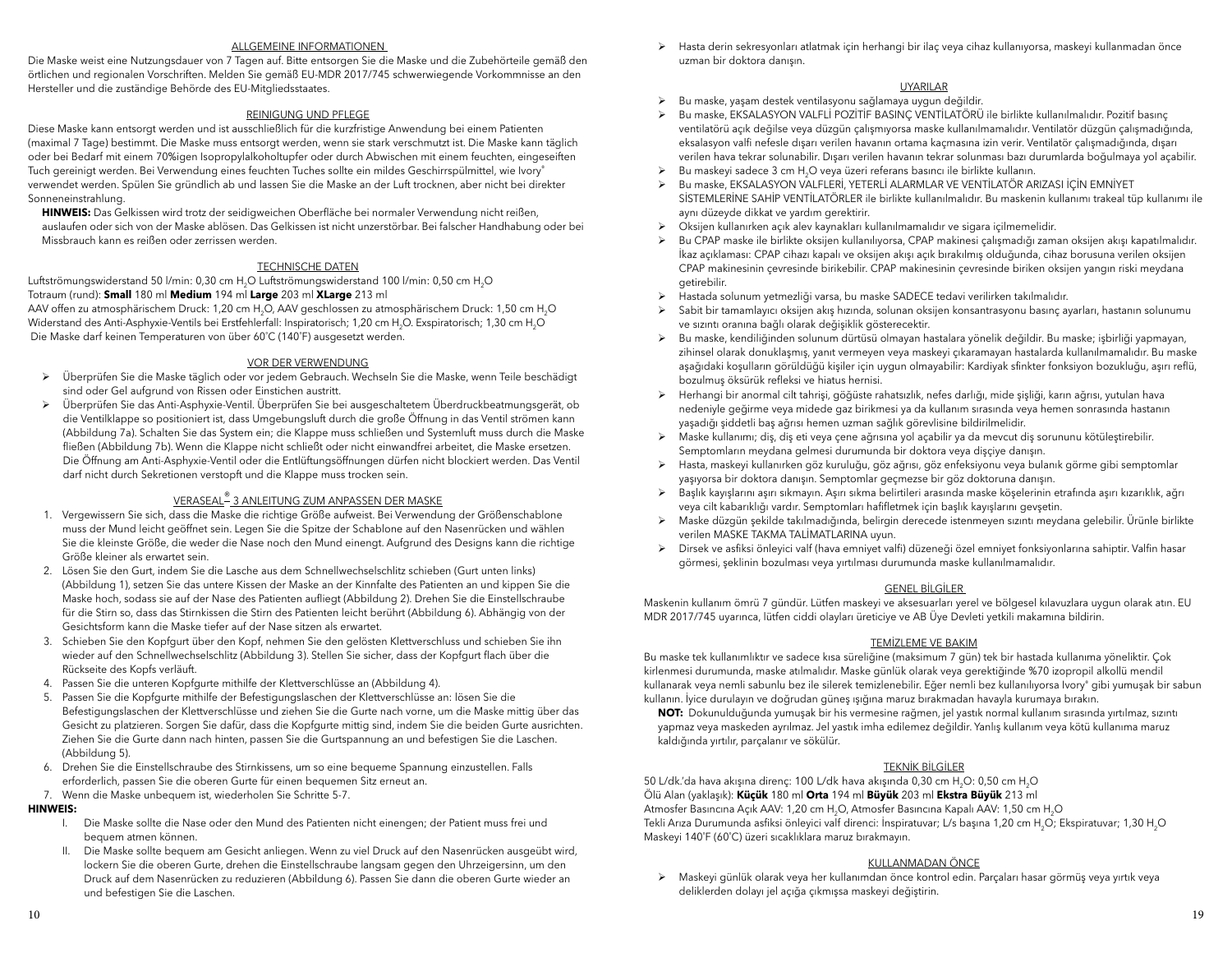koskettaa potilaan nenää (Kuva 2). Käännä otsan säätöruuvia niin, että otsapehmuste koskettaa kevyesti potilaan otsaa (Kuva 6). Maski voi olla alempana nenän varrella kasvonpiirteistä riippuen

- 3. Aseta päälaite pään yli, etsi kiinnitetty koukku ja silmukan kiinnityshihna ja liu'uta silmukka takaisin pikalukitusaukkoon (Kuva 3). Varmista, että päälaite on tasaisesti pään takana.
- 4. Säädä päälaitteen alemmat hihnat käyttämällä koukku- ja silmukkakiinnikkeitä (Kuva 4).
- 5. Säädä ylempi ja alempi päälaitteen hihna käyttämällä koukku- ja silmukkakiinnikkeitä: irrota koukku ja lenkin kiinnittimet ja vedä hihnoja eteenpäin keskittääksesi maskin kasvojen päälle. Varmista, että päähineet on keskitetty kahteen hihnaan. Vedä sitten hihnat taaksepäin, säädä hihnan kireys- ja kiinnityskiinnikkeet. (Kuva 5).
- 6. Käännä otsa-alustan säätöruuvia säätämällä kiritystä niin, että se tuntuu miellyttävältä. Säädä ylähihnat tarvittaessa sopiviksi.
- 7. Jos maski on epämukava, toista vaiheet 5-7.

#### **HUOMAA:**

- I. Maski ei saa rajoittaa potilaan nenää tai suuta; potilaan pitäisi pystyä hengittämään vapaasti ja mukavasti.
- II. Maskin tulisi levätä mukavasti kasvoja vasten. Jos nenänvarrella on liian suuri paine, vapauta ylähihnat, käännä säätöruuvia hitaasti vastapäivään varren paineen lievittämiseksi (Kuva 6). Säädä ylähihnat uudelleen ja kiinnitä kielekkeet.
- 8. Kytke maski positiivisen paineen laitteen letkuun ja neuvo potilasta hengittämään normaalisti.
- 9. Jos leuan tai poskien ympärillä havaitaan vuotoja, kiristä alahihnoja hieman.
- 10. Jos nenänvarressa on havaittavissa vuotoja, käännä säätöruuvia hitaasti myötä päivään hieman ja siirrä pehmuste pois otsasta (Kuva 6). Kiristä ylähihnoja hieman, kunnes vuodot on poistettu.

#### **HUOMAA:**

 I. ÄLÄ kiristä hihnoja liikaa. Vuodot voivat pahentua, jos remmi on liian kireä. Parasta tiiviyttä ja mukavuutta varten maskin olisi oltava tyköistuva mutta ei tiukka.

## MASKIN JA PÄÄLAITTEEN PIKALUKITUS

¾ Liu´uta koukku ja silmukka pois pikalukituskoukusta ja ota maski pois..

**Veraseal**® on Sleepnet Corporationin tavaramerkki. Käy verkkosivuillamme osoitteessa www.sleepnetmasks.com.

**TÜRKÇE**

**!**

# Veraseal® 3 Havalandırmasız Tam Yüz AAV Maske

İÇİNDEKİLER Veraseal® 3 Havalandırmasız Tam Yüz AAV Maske, Başlıklı ABD'de üretilen ve ithal edilen parçalarla ABD'de birleştirilmiştir Sadece Rx

#### KULLANIM AMACI

Veraseal® 3 Havalandırmasız Tam Yüz AAV Maske, invazif olmayan ventilasyon uygulaması için hasta arayüzü sağlamak üzere tasarlanmış tek kullanımlık bir cihazdır. Maske, ventilatör arızası için gerekli alarmları ve emniyet sistemlerini içermektedir ve pozitif basınç ventilasyonu uygulamak üzere tasarlanmış ventilatörler için aksesuar olarak kullanıma yöneliktir. Maske, hastanede veya sağlık kuruluşu ortamında invazif olmayan ventilasyona uygun yetişkin hastalarda (>30kg) TEK HASTADA KISA SÜRELİ KULLANIMA (maksimum 7 gün) yönelik tasarlanmıştır.

#### NOTLAR

- ¾ Bu maske, ayrı bir soluk verme cihazı gerektirir.
- ¾ Maske sistemi PVC, DEHP veya ftalat içermez.
- ¾ Bu ürün, doğal kauçuk lateks ile üretilmemiştir.
- <sup>¾</sup> Hasta, maske sisteminin herhangi bir parçasına karşı HERHANGİ BİR reaksiyon gösterirse maskeyi kullanmayı bırakın.
- ¾ Bu maskede, pozitif basınç cihazının düzgün çalışmaması durumunda dışarı verilen havanın yeniden solunmasını azaltmaya yardımcı olmak için asfiksi önleyici valf (hava emniyet valfi) bulunmaktadır.
- <sup>¾</sup> Ürünle birlikte verilen boyutlandırma kılavuzunu kullanarak maskenin doğru boyutta olduğunu doğrulayın.

## KONTRAENDİKASYONLAR

 Hastada bulantı veya kusma varsa, kusmaya neden olabilecek bir reçeteli ilaç kullanıyorsa veya maskeyi kendi başına çıkaramıyorsa bu ürün kullanılmamalıdır.

## İKAZLAR

- ¾ ABD'de, Federal Yasa bu cihazın bir doktor tarafından veya reçetesi ile satılmasına izin vermektedir.
- ¾ Maskeyi 140˚F (60˚C) üzeri sıcaklıklara maruz bırakmayın.
- ¾ Maske, sadece TEK HASTADA KULLANIMA yöneliktir. Kısa süreli (en fazla 7 gün) kullanıma yöneliktir ve birden fazla kişide kullanılmamalıdır. Sterilize veya dezenfekte etmeyin.
- 8. Schließen Sie die Maske an die Schläuche des Überdruckbeatmungsgeräts an und weisen Sie den Patienten an, normal zu atmen.
- 9. Wenn Undichtigkeiten um das Kinn oder die Wangen beobachtet werden, ziehen Sie die unteren Gurte etwas fester.
- 10. Wenn Undichtigkeiten auf dem Nasenrücken beobachtet werden, drehen Sie die Einstellschraube im Uhrzeigersinn, um das Kissen etwas von der Stirn abzuheben (Abbildung 6). Dann ziehen Sie die oberen Gurte etwas fester, bis keine Undichtigkeiten mehr vorliegen.

#### **HINWEIS:**

 I. Ziehen Sie die Gurte NICHT zu fest zu. Zu festes Anziehen kann Undichtigkeiten verstärken. Die Maske ist optimal dicht, wenn sie komfortabel anliegt, aber nicht stramm sitzt.

#### SCHNELLWECHSEL DER MASKE UND KOPFGURTE

¾ Schieben Sie die Klettverschlussschlaufe vom Schnellwechselhaken und nehmen Sie die Maskeneinheit ab.

**Veraseal**® ist ein Warenzeichen von Sleepnet Corporation. Besuchen Sie unsere Webseite auf www.sleepnetmasks.com.

## Masque facial VAA intégral non ventilé Veraseal® (3 unités) **FRANÇAIS**

CONTENU : Masque facial VAA intégral non ventilé Veraseal® (3 unités) avec harnais Assemblé aux États-Unis à partir de pièces fabriquées aux États-Unis et importées Uniquement sur ordonnance

## USAGE PRÉVU

 Le masque facial VAA intégral non ventilé Veraseal® (3 unités) est un dispositif jetable destiné à fournir une interface patient dans le cadre d'une ventilation non invasive. Le masque doit être utilisé comme accessoire pour les ventilateurs équipés d'alarmes et de systèmes de sécurité appropriés pour signaler les éventuelles défaillances du ventilateur, et qui sont destinés à être utilisés comme des accessoires pour des ventilateurs à pression positive. Le masque est conçu pour une UTILISATION DE COURTE DURÉE POUR UN SEUL PATIENT (maximum de 7 jours) sur des patients adultes (>30 kg) qui peuvent bénéficier d'une ventilation non invasive dans un environnement hospitalier ou institutionnel.

#### REMARQUES

- ¾ Ce masque doit être utilisé avec un système intégrant d'expiration séparé.
- Le système de masque ne contient pas de PVC, de DEHP ni de phthalates.
- ¾ Ce produit ne contient pas de latex de caoutchouc naturel.
- Si le patient présente une réaction QUELCONQUE à tout élément du système de masque, interrompre immédiatement son utilisation.
- Le masque est équipé d'une valve anti-asphyxie (valve d'entraînement d'air) afin de réduire la réinhalation de l'air expiré dans l'éventualité où l'appareil à pression positive ne fonctionnerait pas correctement.
- ¾ Vérifier que le masque est de la bonne dimension à l'aide du gabarit des tailles fourni.

#### CONTRE-INDICATIONS

Ne pas utiliser ce produit si le patient est sujet aux nausées, aux vomissements, s'il est sous traitement médical susceptible d'entrainer des vomissements, ou s'il est incapable d'enlever le masque par lui-même.

## MISES EN GARDE

- ¾ Les lois fédérales américaines n'autorisent la vente de cet appareil que sur ordonnance ou par un médecin.
- ¾ Ne pas exposer le masque à des températures dépassant 140 ˚F (60 ˚C).
- Le masque est conçu pour une UTILISATION SUR UN SEUL PATIENT. Celui-ci est destiné à une utilisation de courte durée (pas plus de 7 jours) et ne doit pas être utilisé par plusieurs personnes. Ne pas stériliser ni désinfecter.
- ¾ En cas de prise de médicaments ou d'utilisation d'appareils destinés à évacuer les sécrétions profondes, consulter un médecin avant d'utiliser le masque.

## AVERTISSEMENTS

- ¾ Ce masque n'est pas adapté pour une ventilation de réanimation.
- <sup>¾</sup> Ce masque doit être utilisé avec un VENTILATEUR À PRESSION POSITIVE ÉQUIPÉ D'UNE VALVE D'EXPIRATION. Le masque ne doit être utilisé que si le système de ventilation à pression positive est sous tension et fonctionne correctement. Lorsque le ventilateur fonctionne correctement, la valve d'expiration permet d'évacuer l'air expiré dans la pièce. Lorsque le ventilateur ne fonctionne pas, l'air expiré peut être réinspiré. La réinspiration d'air expiré peut, dans certains cas, provoquer l'asphyxie.
- <sup>¾</sup> Utiliser ce masque avec une pression de base au moins égale à 3 cm H2O ou supérieure.

**!**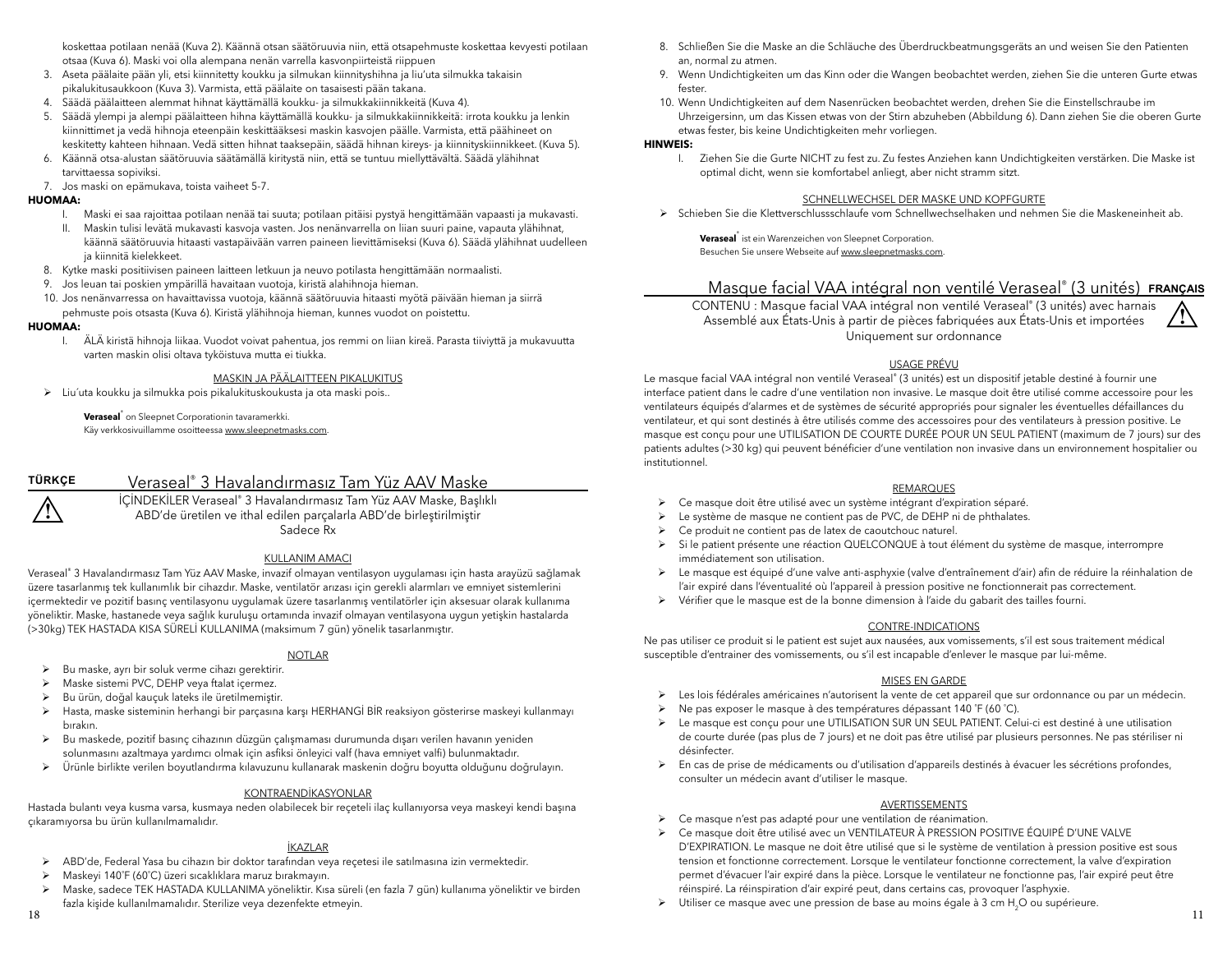- <sup>¾</sup> Ce masque doit être utilisé avec des VENTILATEURS ÉQUIPÉS DE VALVES D'EXPIRATION, D'ALARMES ET DE SYSTÈMES DE SÉCURITÉ ADÉQUATS EN CAS DE PANNE ; l'utilisation de ce masque nécessite le même degré d'attention et d'assistance que pour l'utilisation d'un tube trachéal.
- ¾ Ne pas fumer et ne pas allumer de flammes pendant l'utilisation d'oxygène.
- ¾ En cas d'utilisation d'oxygène avec ce masque à pression positive continue, le débit d'oxygène doit être arrêté lorsque la machine de pression positive continue est arrêtée. Explication de l'avertissement : Quand l'appareil de pression positive continue ne fonctionne pas, si le débit d'oxygène est maintenu, l'oxygène fourni à la tubulure de l'appareil peut s'accumuler à l'intérieur du boîtier de l'appareil de pression positive continue. L'oxygène accumulé dans le boîtier de l'appareil à pression positive continue crée un risque d'incendie.
- ¾ Si le patient souffre d'insuffisance respiratoire, il ne doit porter le masque QUE si la ventilation est activée.
- <sup>¾</sup> À un débit régulier d'oxygène de subsistance, la concentration d'oxygène inhalé varie selon le débit appliqué, le mode respiratoire du patient et le taux de fuite.
- ¾ Ce masque ne doit pas être utilisé sur un patient ne respirant pas spontanément. Ce masque ne doit pas être utilisé sur des patients non-coopérants, agités, ne réagissant pas ou bien qui sont incapables d'enlever le masque par eux-mêmes. Ce masque peut ne pas convenir à un patient présentant les atteintes suivantes : dysfonctionnement du sphincter cardiaque, reflux excessif, dysfonctionnement du réflexe de toux et hernie hiatale.
- ¾ En cas d'irritation cutanée inhabituelle, de gêne à la poitrine, de respiration courte, de distension gastrique, de douleur abdominale, d'éructations ou flatulences causées par une ingestion d'air ou encore de maux de tête sévères ressentis par le patient pendant ou tout de suite après utilisation, en informer immédiatement un médecin.
- ¾ L'utilisation d'un masque peut entraîner des douleurs dentaires, des gencives et de la mâchoire ou aggraver une pathologie dentaire existante. En cas d'apparition de ces symptômes, consulter un médecin ou un dentiste.
- ¾ Consulter un médecin si le patient présente l'un d'un des symptômes suivants lors de l'utilisation du masque : sécheresse oculaire, douleur oculaire, infection oculaire ou trouble de la vision. Consulter un ophtalmologiste si les symptômes persistent.
- ¾ Ne pas serrer excessivement les sangles du harnais. Les symptômes de serrage excessif sont notamment : rougeur excessive, marques ou gonflement de la peau autour des bords du masque. Desserrer les sangles du harnais pour atténuer ces symptômes.
- ¾ Une fuite importante indésirable peut survenir si le masque n'est pas convenablement ajusté. Suivre les INSTRUCTIONS D'AJUSTEMENT DU MASQUE fournies.
- ¾ L'ensemble coude et valve anti-asphyxie (valve d'entraînement d'air) remplit des fonctions de sécurité spécifiques. Le masque ne devra pas être utilisé si le volet de la valve est endommagé, déformé ou déchiré.

#### INFORMATIONS GÉNÉRALES

Le masque a une durée de vie en service de 7 jours. Mettre au rebut le masque et les accessoires conformément aux règles locales et régionales. Conformément au MDR 2017/745 de l'UE, veuillez signaler les incidents graves au fabricant et à l'autorité compétente de l'État membre de l'UE.

#### NETTOYAGE ET ENTRETIEN

 Ce masque jetable est indiqué pour une utilisation de courte durée sur un patient unique (maximum 7 jours) seulement. Ce masque doit être jeté en cas d'importantes souillures. Ce masque peut être nettoyé quotidiennement ou selon les besoins en utilisant un tampon imbibé d'alcool isopropylique 70% ou en l'essuyant avec une compresse humide et savonneuse. En cas d'utilisation d'une compresse humide, utiliser un savon doux comme Ivory®. Rincer abondamment et laisser sécher à l'air libre, à l'abri de la lumière du soleil.

**REMARQUE :** Le coussinet de gel, bien que doux au toucher, ne risque pas de se déchirer, de fuir ou de se détacher du masque en usage normal. Mais le coussinet de gel n'est pas indestructible. Il peut se déchirer, se couper ou se dégager en cas d'utilisation abusive ou incorrecte.

#### INFORMATIONS TECHNIQUES

Résistance au débit d'air à 50 l/min : 0,30 cm H<sub>2</sub>O Résistance au débit d'air à 100 l/min : 0,50 cm H<sub>2</sub>O Volume mort (approx.) : **Taille petite** 180 ml **Taille moyenne** 194 ml **Taille large** 203 ml **Taille extra Large** 213 ml VAA Ouverte à la pression atmosphérique : 1,20 cm H2O, VAA Ouverte à la pression atmosphérique : 1,50 cm H2O Résistance de la vanne anti-asphyxie en condition de premier défaut - À l'inspiration : 1,20 cm H<sub>2</sub>O; À l'expiration : 1,30 cm H<sub>2</sub>O

Ne pas exposer le masque à des températures dépassant 140˚F (60˚C).

#### AVANT TOUTE UTILISATION

- ¾ Vérifier le masque chaque jour ou avant chaque utilisation. Remplacer le masque si des pièces sont endommagées ou si le gel apparaît suite à des déchirures ou à des perforations.
- ¾ Vérifier la valve anti-asphyxie. Système de pression positive arrêté, vérifier que le volet de la valve est dans une position permettant de faire arriver l'air ambiant par la grande ouverture de la valve (Figure 7a). Mettre
- ¾ Jos tämän CPAP-maskin kanssa käytetään happea, hapen virtaus on kytkettävä pois päältä, kun CPAP-laite ei ole käytössä. Varoituksen selitys: Kun CPAP-laite ei ole toiminnassa ja hapen virtaus jätetään päälle, laitteen letkuun syötetty happi voi kerääntyä CPAP-koneen koteloon. CPAP-laitteen koteloon kertynyt happi muodostaa tulipalovaaran.
- ¾ Jos potilas kärsii hengityksen vajaatoiminnasta, hänen pitäisi käyttää tätä maskia VAIN silloin, kun hoitoa annetaan.
- ¾ Kun lisähapen virtausnopeus on kiinteä, hengitetyn hapen pitoisuus vaihtelee. Hapen pitoisuuteen vaikuttavat paineasetus, potilaan hengitystapa ja vuotonopeus.
- ¾ Tämä maski ei ole tarkoitettu potilaille, joilla ei ole spontaania hengitystoimintaa. Tätä maskia ei saa käyttää potilaille, jotka eivät ole yhteistyöhaluisia, jotka ovat epävakaita, eivät reagoi tai eivät pysty poistamaan maskia. Tämä maski ei välttämättä sovi henkilöille, joilla on seuraavat sairaudet: sydämen sulkijalihaksen heikentynyt toiminta, liiallinen refluksointi, yskän refluksointi ja hiatal tyrä.
- ¾ Kaikista epätavallisista ihoärsytyksistä, rintakivuista, hengenahdistuksesta, mahalaukun laajennuksesta, vatsakivusta, röyhtäilystä tai ilmavaivoista tai potilaan kokemista vakavista päänsäryistä on välittömästi ilmoitettava hoitavalle terveydenhuollon ammattilaiselle.
- ¾ Maskin käyttäminen voi aiheuttaa särkyä hampaissa, ikenissä tai leuassa tai pahentaa olemassa olevaa hampaiden tilaa. Jos oireita ilmenee, ota yhteys lääkäriin tai hammaslääkäriin.
- ¾ Ota yhteys lääkäriin, jos potilaalla ilmenee jokin seuraavista oireista maskin käytön aikana: silmäkipu, silmäinfektiot tai näön hämärtyminen. Jos oireet jatkuvat, ota yhteys silmälääkäriin.
- <sup>¾</sup> Älä kiristä päähineiden hihnoja liian tiukasti. Liiallisen kiristyksen merkkejä ovat liiallinen punoitus, haavaumat tai pullistuva iho maskin reunojen ympärillä. Löysää päälaitteen hihnat oireiden lievittämiseksi.
- ¾ Merkittävää tahatonta vuotoa voi esiintyä, jos maskia ei ole sovitettu oikein. Noudata MASKIN SOVITUSOHJEITA.
- ¾ Kyynärpään ja hengitysmaskin (ilmaventtiili) yhdistelmällä on tietynlaiset turvallisuustoiminnot. Maskia ei pitäisi käyttää, jos venttiili on vahingoittunut, vääntynyt tai repeytynyt.

#### YLEISTÄ TIETOA

Maskin käyttöikä on 7 kuukautta. Hävitä maski ja lisävarusteet paikallisten ja alueellisten ohjeiden mukaisesti. Ilmoita vakavista vaaratilanteista valmistajan ja EU: n jäsenvaltion toimivaltaiselle viranomaiselle EU MDR 2017/745: n mukaan. PUHDISTAMINEN JA HUOLTO

Tämä maski on kertakäyttöinen ja on tarkoitettu vain yhden potilaan lyhytaikaiseen käyttöön (enintään 7 päivää). Maski on hävitettävä, jos se on voimakkaasti likaantunut. Maski voidaan puhdistaa päivittäin tai tarvittaessa 70% isopropyylialkoholipyyhkeellä tai pyyhkimällä kostella, saippuaisella liinalla. Jos käytät kosteaa liinaa, käytä sen kanssa mietoa saippuaa, kuten Ivory®-saippuaa. Huuhtele huolellisesti ja anna ilman kuivata pois suorasta auringonvalosta.

**HUOMAA:** Geelipehmuste, vaikkakin silkkinen koskettaa, ei repeä, vuoda tai irtoa maskista normaalin käytön aikana. Geelipehmuste voi kuitenkin rikkoutua. Se repeytyy, leikkaantuu ja ratkeaa, jos se altistetaan väärälle käsittelylle tai väärinkäytölle.

#### TEKNISET TIEDOT

Ilmavirtausvastus virtauksella 50 l/min: 0,30 cm H2O Ilmavirtausvastus arvolla 100 l/min: 0,50 cm H2O Tyhjä tila (noin): **Pieni** 180 ml **Keskikokoinen** 194 ml **Suuri** 203 ml **Erittäin suuri** 213 ml AAV avoin ilmanpaineelle: 1,20 cm H2O, AAV lähellä ilmapainetta: 1,50 cm H2O

Antiasfyksiaventtiilin resistanssi yksittäisessä vikatilanteessa - Sisäänhengitys: 1,20 cm H<sub>2</sub>O. Uloshengitys: 1,30 cm H<sub>2</sub>O Älä altista maskia yli 60 °C lämpötiloille.

## ENNEN KÄYTTÖÄ

- ¾ Tarkista maski joka päivä tai ennen jokaista käyttöä. Vaihda maski, jos osia on vahingoittunut, tai jos geeli on esillä repeämisen tai puhkeamisen takia.
- ¾ Tarkista antiasfyksiaventtiili. Kun ylipainelaite on pois päältä, varmista, että läppä on asetettu siten, että huoneilmaa voi virrata aukon läpi venttiiliin (Kuva 7a). Käynnistä järjestelmä; läpän pitäisi sulkeutua ja ilman <sup>p</sup>itäisi virrata maskin läpi (Kuva 7b). Jos läppä ei sulkeudu tai ei toimi oikein, korvaa maski uudella. Älä tuki hengitysmaskin antiasfyksiaventtiilin tai ilmavirtaventtiilin reikiä. Varmista, ettei venttiili ole tukossa eritteistä, ja että läppä on kuiva.

## VERASEAL® 3 MASKIN SOVITUSOHJEET

- 1. Varmista, että maski on oikeankokoinen. Kun käytät mitoitusohjetta, varmista, että suu on hieman auki. Linjaa taulukon yläosa nenän kaarelle ja valitse pienin koko, joka ei peitä nenää tai suuta. Sopiva koko voi rakenteen vuoksi olla odotettua pienempi.
- 2. Irrota hihna liu'uttamalla silmukka pois pikakiinnityspaikasta (alavasen hihna) (Kuva 1), aseta maskin pohjapehmuste potilaan leuan uurteeseen niin, että hänen suunsa on hiukan auki, ja kallista maskia niin, että se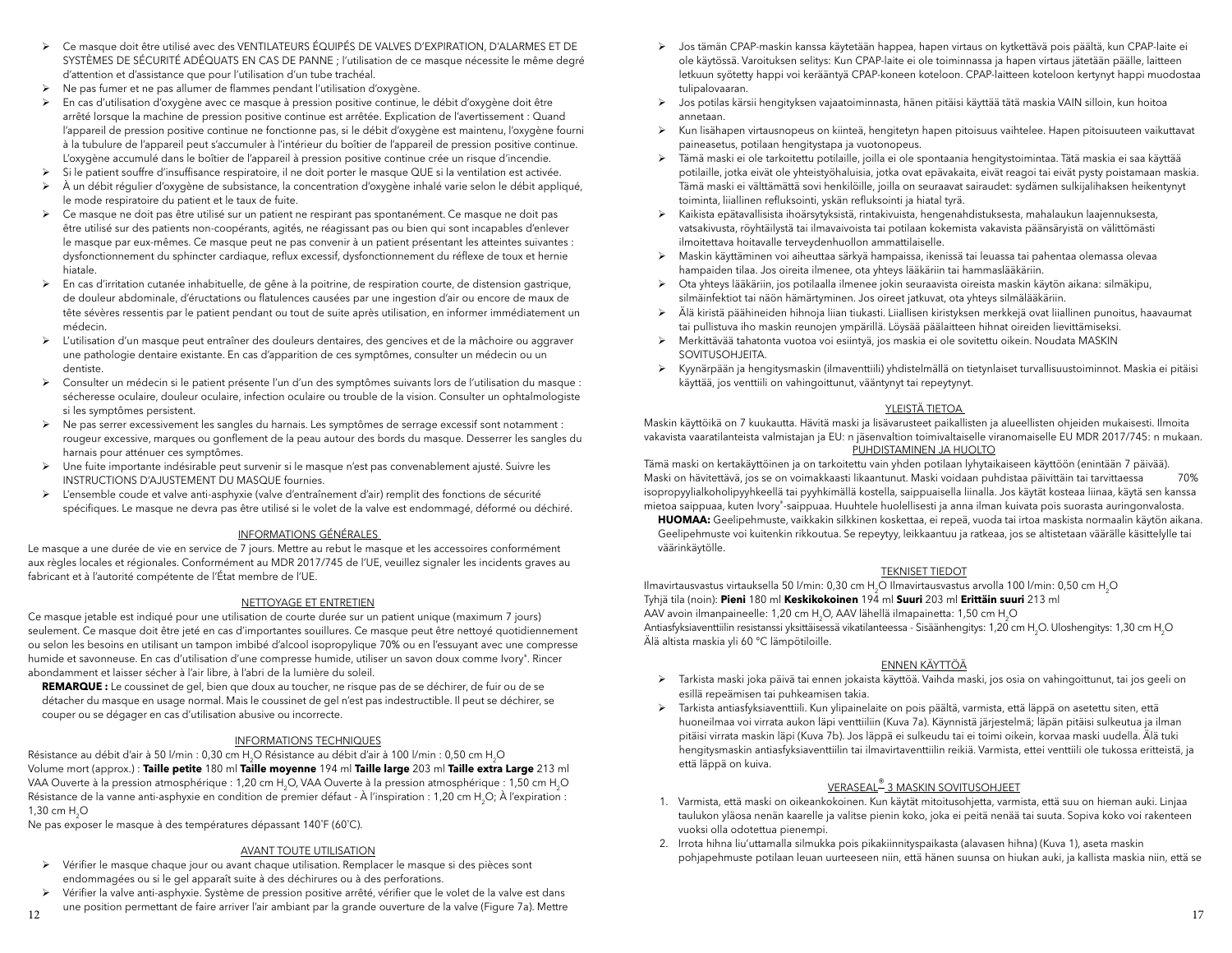- 8. Collegare la maschera al tubo del dispositivo a pressione positiva e istruire il paziente a respirare normalmente.
- 9. Se si notano delle perdite intorno al mento o alle guance, stringere leggermente i cinturini inferiori.
- 10. Se si notano perdite sul ponte del naso, ruotare lentamente la vite di regolazione in senso orario per spostare leggermente la testina lontano dalla fronte (Figura 6). Quindi stringere leggermente i cinturini superiori fino a eliminare le perdite.

#### **NOTA:**

 I. NON stringere eccessivamente i cinturini. Il serraggio eccessivo può peggiorare le perdite. Per una sigillatura e comfort ottimali, la maschera deve essere aderente, ma non stretta.

## RILASCIO RAPIDO DI MASCHERA E CUFFIA

¾ Far scorrere la chiusura a velcro e rimuovere la maschera.

**Veraseal**® è un marchio di Sleepnet Corporation. È possibile visitare il nostro sito all'indirizzo www.sleepnetmasks.com.

**! SUOMI**

## Veraseal® 3 aukoton AAV-maski

SISÄLTÖ: Veraseal® 3 aukollinen kokomaski päälaitteella Koottu Yhdysvalloissa paikallisista ja maahantuoduista osista. Vain lääkärin määräyksestä

#### KÄYTTÖTARKOITUS

Veraseal® 3 aukoton AAV-maski on hävitettävä laite, jonka tarkoituksena on tarjota potilaalle ei-invasiivinen ilmanvaihto. Maskia käytetään sellaisten hengityslaitteiden lisävarusteena, joissa on riittävät hälytykset ja turvalaitteet hengityslaitteen toimintahäiriön varalta, ja joiden tarkoituksena on tarjota positiivinen paineilmanvaihto. Maski on tarkoitettu LYHYAIKAISEEN YHDEN POTILAAN KÄYTTÖÖN (maksimi 7 päivää) aikuisilla potilailla (> 30 kg), jotka ovat asianmukaisia ehdokkaita ei-invasiivisten hengityslaitteiden käyttöön sairaalassa tai laitoksessa.

#### HUOMAUTUKSIA

- ¾ Tämä maski vaatii erillisen uloshengityslaitteen.
- ¾ Maskijärjestelmä ei sisällä PVC:tä, DEHP:tä tai falaatteja.
- $\blacktriangleright$   $\;$  tätä tuotetta ei ole valmistettu luonnonkumilateksista.
- ¾ Jos potilaalla ilmenee JOTAKIN reaktiota johonkin maskin osaan, keskeytä käyttö.
- ¾ Maskissa on antiasfyksiaventtiili (ilmavirtaventtiili), joka vähentää uloshengitetyn ilman uudelleenhengittämistä, kun positiivinen painelaite ei toimi oikein.
- ¾ Varmista kokotaulukosta, että maski on oikean kokoinen.

#### KONTRAINDIKAATIOT

Tätä tuotetta ei pitäisi käyttää, jos potilaalla on pahoinvointia, tai hän ottaa reseptilääkettä, joka saattaa aiheuttaa oksentamista, tai jos he eivät kykene ottamaan maskia itse pois päästä.

### VAROTOIMET

- ¾ Yhdysvaltojen liittovaltion lain mukaan tämän laitteen saa myydä ainoastaan lääkäri tai lääkärin määräyksestä.
- <sup>¾</sup> Älä altista maskia yli 60 °C lämpötiloille.
- ¾ Maski on tarkoitettu käytettäväksi vain yhdellä potilaalla. Se on tarkoitettu lyhytaikaiseen käyttöön (ei yli 7 päivää), eikä sitä saa käyttää useilla henkilöillä. Älä steriloi tai desinfioi.
- ¾ Konsultoi hoitavaa lääkäriä ennen maskin käyttöä, jos potilas ottaa mitään lääkkeitä tai laitteita syvien eritteiden poistamiseen.

#### VAROITUKSET

- ¾ Tämä maski ei sovellu elämää keinotekoisesti ylläpitävään hengityshoitoon.
- ¾ Tätä maskia täytyy käyttää POSITIIVISEN PAINEHENGITYSLAITTEELLA ULOSHENGITYSVENTTIILIN KANSSA. Maskia ei saa käyttää, ellei positiivinen painehengityslaite ole käännetty päälle ja toimi kunnolla. Kun laite toimii kunnolla, uloshengitysventtiili mahdollistaa uloshengitetyn ilman poistuvan ympäröivään ilmaan. Kun laite ei ole toiminnassa, on olemassa vaara, että uloshengitysilmaa hengitetään uudelleen. Uloshengitetyn ilman uudelleen hengittäminen voi joissakin olosuhteissa johtaa tukehtumiseen.
- $\triangleright$  Käytä tätä maskia 3 cm H<sub>2</sub>O tai tätä suuremmalla lähtöpaineella.<br>
► Tätä maskia täytyy käyttää HENGITYSLAITTEIDEN kanssa, joissa
- <sup>¾</sup> Tätä maskia täytyy käyttää HENGITYSLAITTEIDEN kanssa, joissa on ULOHENGITYSVENTTIILIT, RIITTÄVÄT HÄLYTYKSEN JA TURVALAITEET LAITTEEN TOIMINTAHÄIRIÖN varalta. Tämän maskin käyttö vaatii saman tasoista huomiota ja avustusta kuin intubaatioputken käyttö.
- ¾ Tupakointia tai avotulta ei saa käyttää, kun happea käytetään.

en route le système ; le volet devrait se fermer et l'air du système devrait traverser le masque (Figure 7b). Si le volet ne se ferme pas ou ne fonctionne pas correctement, remplacer le masque. Ne pas obstruer l'ouverture de la valve anti-asphyxie ni les trous de ventilation. S'assurer que la valve n'est pas obstruée par des secrétions et que le volet est sec.

## VERASEAL® INSTRUCTIONS POUR LA MISE EN PLACE DU MASQUE (3 UNITÉ)

- 1. Vérifier que le masque est à la taille adéquate. Lors de l'utilisation du gabarit des tailles, s'assurer que la bouche est légèrement ouverte. Aligner la partie supérieure du guide sur l'arête du nez et sélectionner la taille la plus petite qui ne comprime pas le nez ou la bouche. La taille appropriée peut être plus petite que prévu en raison de la conception.
- 2. Détacher l'une des sangles en faisant glisser la boucle hors de la fente à dégagement rapide (sangles inférieure gauche) (Figure 2), faire reposer la partie inférieure du masque au niveau du creux du menton du patient en maintenant sa bouche légèrement ouverte et en orientant le masque vers le haut de sorte qu'il entre en contact avec le nez du patient (Figure 2). Tourner la vis de réglage frontale de sorte que la cale frontale touche légèrement le front du patient (Figure 6). Selon les caractéristiques faciales du patient, le masque peut reposer à un niveau plus bas que prévu sur le nez.
- 3. Faire glisser les sangles du harnais par-dessus la tête du patient, localiser le crochet qui est détaché et la sangle de fixation à bouclette, puis refaire passer la boucle dans la fente à dégagement rapide (Figure 3). S'assurer que le harnais est positionné à plat sur l'arrière de la tête.
- 4. Régler les sangles inférieures du harnais à l'aide du crochet de fixation et des languettes de fixation à bouclette.
- 5. Ajuster les sangles en haut du harnais à l'aide du crochet et des languettes de fixation à bouclette : détacher le crochet et les languettes de fixation à bouclette et tirer sur les sangles vers l'avant afin de centrer le masque sur le visage. S'assurer que le harnais est centré en alignant les deux sangles. Tirer ensuite les sangles vers l'arrière, ajuster la tension de la sangle et apposer des languettes. (Figure 5)
- 6. Tourner la vis de réglage frontale de la cale frontale pour ajuster la tension jusqu'à ce que celle-ci soit confortable. Le cas échéant, réajuster les sangles supérieures pour un confort optimal.
- 7. Si le masque provoque une gêne, répéter les étapes 5-7.

#### **REMARQUE :**

- I. Le masque ne devra pas comprimer le nez ou la bouche du patient ; le patient devra être en mesure de respirer librement et confortablement.
- II. Le masque devra reposer confortablement contre le visage. Si une pression excessive est exercée au niveau de l'arête du nez, desserrer les sangles supérieures, tourner lentement la vis de réglage dans le sens anti-horaire pour relâcher la pression au niveau de l'arête (Figure 6). Puis réajuster les sangles supérieures et apposer les languettes.
- 8. Raccorder le masque à la tubulure du dispositif à pression positive et demander au patient de respirer normalement.
- 9. Si des fuites sont constatées autour du menton ou des joues, serrer légèrement les sangles inférieures.
- 10. Si des fuites sont constatées au niveau de l'arête du nez, tourner lentement la vis de réglage dans le sens horaire pour légèrement éloigner la cale du front (Figure 6). Puis serrer légèrement les sangles supérieures jusqu'à ce que les fuites soient éliminées.

#### **REMARQUE :**

 I. Ne pas excessivement serrer les sangles. Tout serrage excessif est susceptible d'aggraver les fuites. Pour un meilleur confort et plus d'étanchéité, le masque devrait être tendu, mais sans être excessivement serré.

#### RETRAIT RAPIDE DU MASQUE ET DU HARNAIS

¾ Faire glisser la boucle de la fixation à bouclette hors du crochet de fixation rapide et retirer l'ensemble masque.y.

**Veraseal**® est une marque de commerce de Sleepnet Corporation. Notre site Web peut être consulté à l'adresse www.sleepnetmasks.com.

# Maschera AAV non ventilata integrale Veraseal® 3

CONTENUTI: Maschera non ventilata con cuffia AAV Veraseal® 3 Assemblata negli Stati Uniti con parti statunitensi e importate Soltanto per Rx



#### USO PREVISTO

La maschera non ventilata integrale AAV Veraseal® 3 è un dispositivo monouso destinato a fornire un'interfaccia paziente per l'applicazione della ventilazione non invasiva. La maschera deve essere utilizzata come accessorio per i